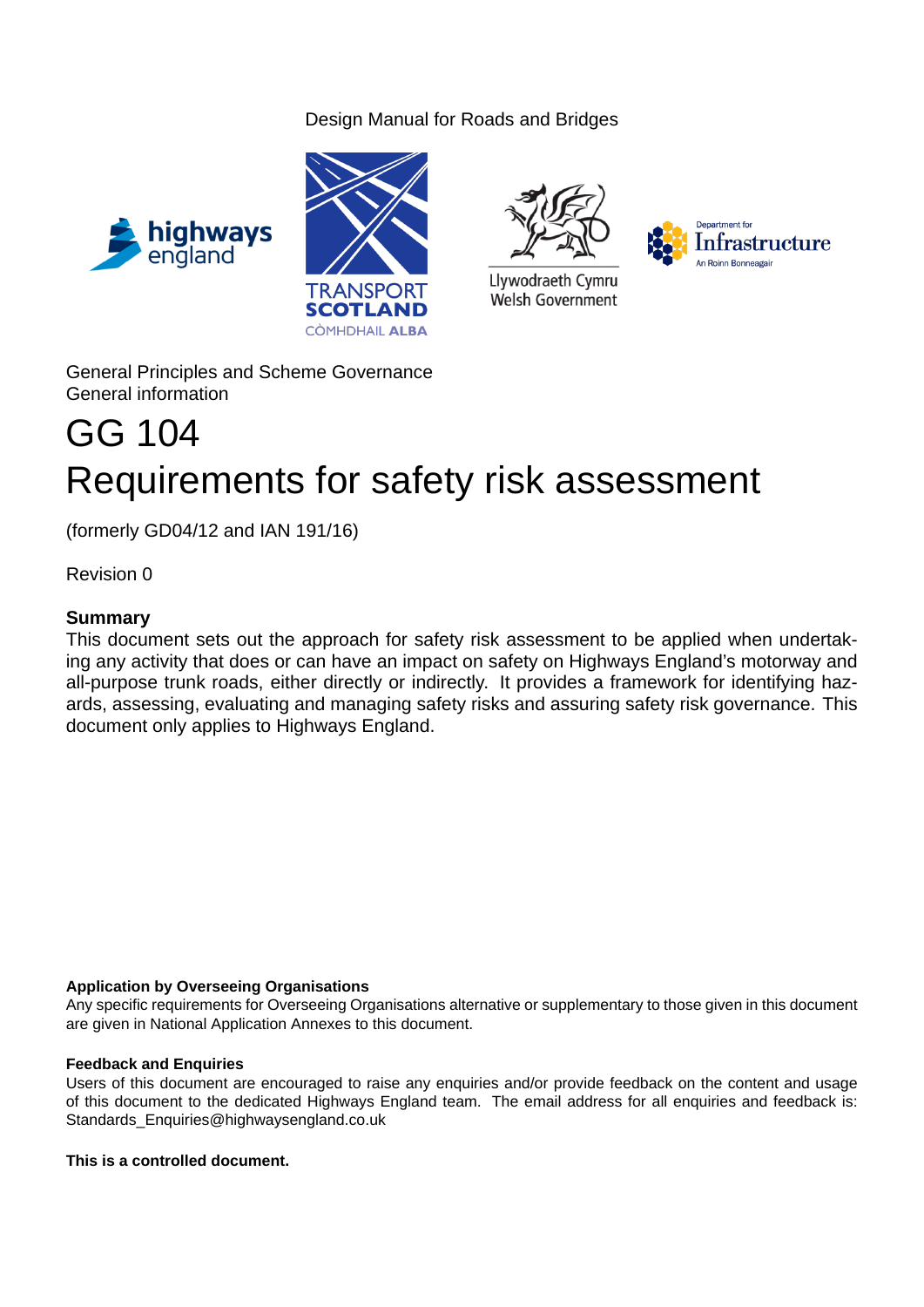## **Contents**

| <b>Release notes</b>                                                                                                                                                                                                                                                                  | 2                                       |
|---------------------------------------------------------------------------------------------------------------------------------------------------------------------------------------------------------------------------------------------------------------------------------------|-----------------------------------------|
| Foreword                                                                                                                                                                                                                                                                              | 3<br>3<br>3                             |
| <b>Introduction</b>                                                                                                                                                                                                                                                                   | $\boldsymbol{4}$<br>$\overline{4}$<br>5 |
| <b>Abbreviations and Symbols</b>                                                                                                                                                                                                                                                      | 6<br>6                                  |
| <b>Terms and Definitions</b>                                                                                                                                                                                                                                                          | $\overline{7}$                          |
| 1. Scope                                                                                                                                                                                                                                                                              | 8<br>8<br>8<br>9                        |
| 2. Safety risk assessment process<br>Safety risk assessment planning education of the control of the control of the control of the control of the control of the control of the control of the control of the control of the control of the control of the control                    | 10<br>10<br>10<br>15<br>16<br>16        |
| 3. Safety risk assessment<br>Hazard analysis                                                                                                                                                                                                                                          | 18<br>18<br>18<br>18<br>19<br>20        |
| 4. Document and maintain the safety risk assessment<br>Assumption validation and monitoring enterprise in the contract of the contract of the contract of the contract of the contract of the contract of the contract of the contract of the contract of the contract of the contrac | 22<br>22<br>22                          |
| <b>5. Normative References</b>                                                                                                                                                                                                                                                        | 24                                      |
| <b>6. Informative References</b>                                                                                                                                                                                                                                                      | 25                                      |
| Appendix A. Safety risk assessment process                                                                                                                                                                                                                                            | 26                                      |
| Appendix B. Safety risk assessment tasks                                                                                                                                                                                                                                              | 29                                      |
| Appendix C. Safety risk governance                                                                                                                                                                                                                                                    | 33<br>33<br>33<br>33<br>34              |
| Appendix D. Example risk matrix                                                                                                                                                                                                                                                       | 35                                      |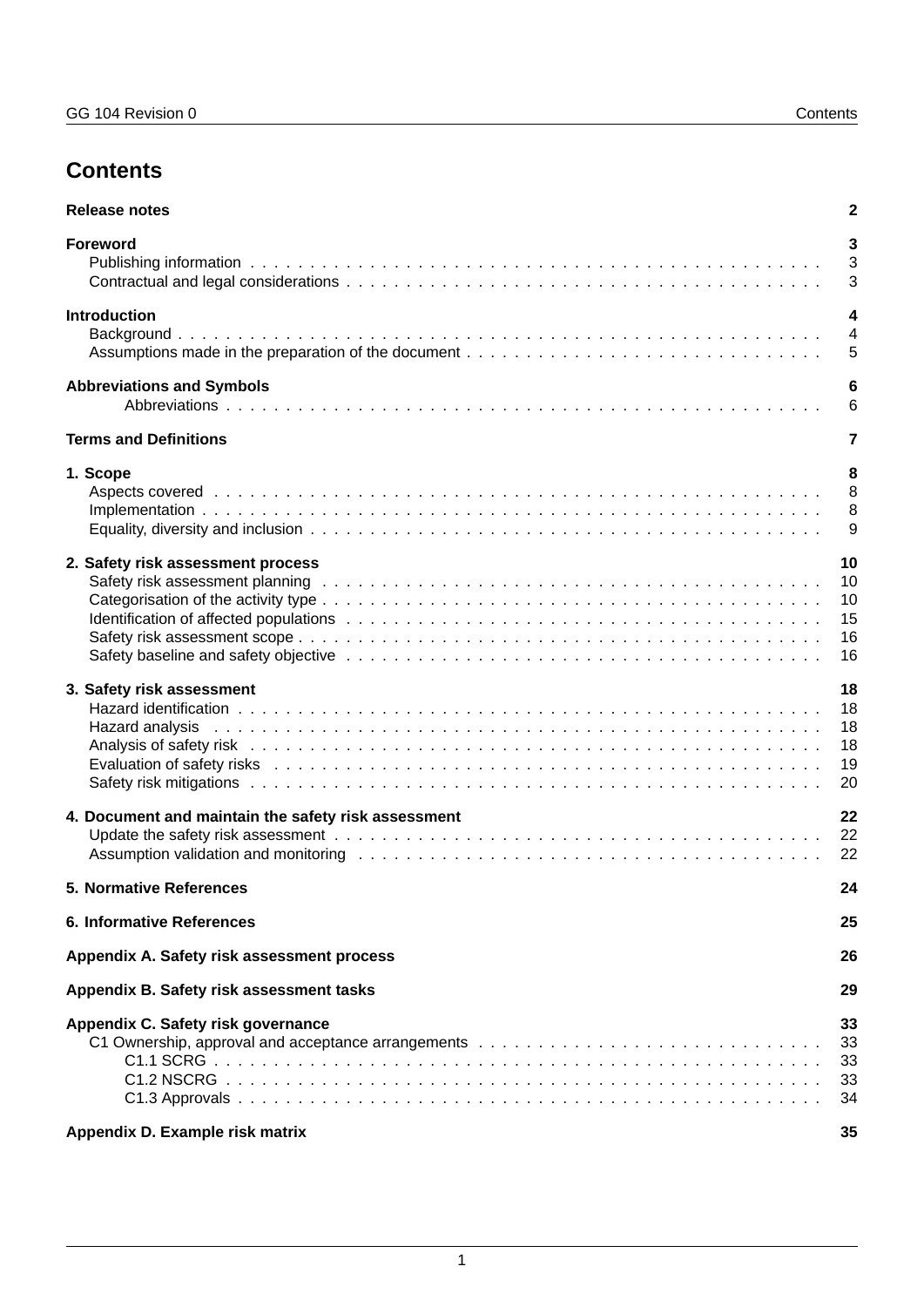## <span id="page-2-0"></span>**Release notes**

| <b>Version</b> | Date     | Details of amendments                                                                                                                                 |
|----------------|----------|-------------------------------------------------------------------------------------------------------------------------------------------------------|
|                | Jun 2018 | GG 104 replaces GD 04/12 and IAN 191/16. The full document has been re-<br>written to make it compliant with the new Highways England drafting rules. |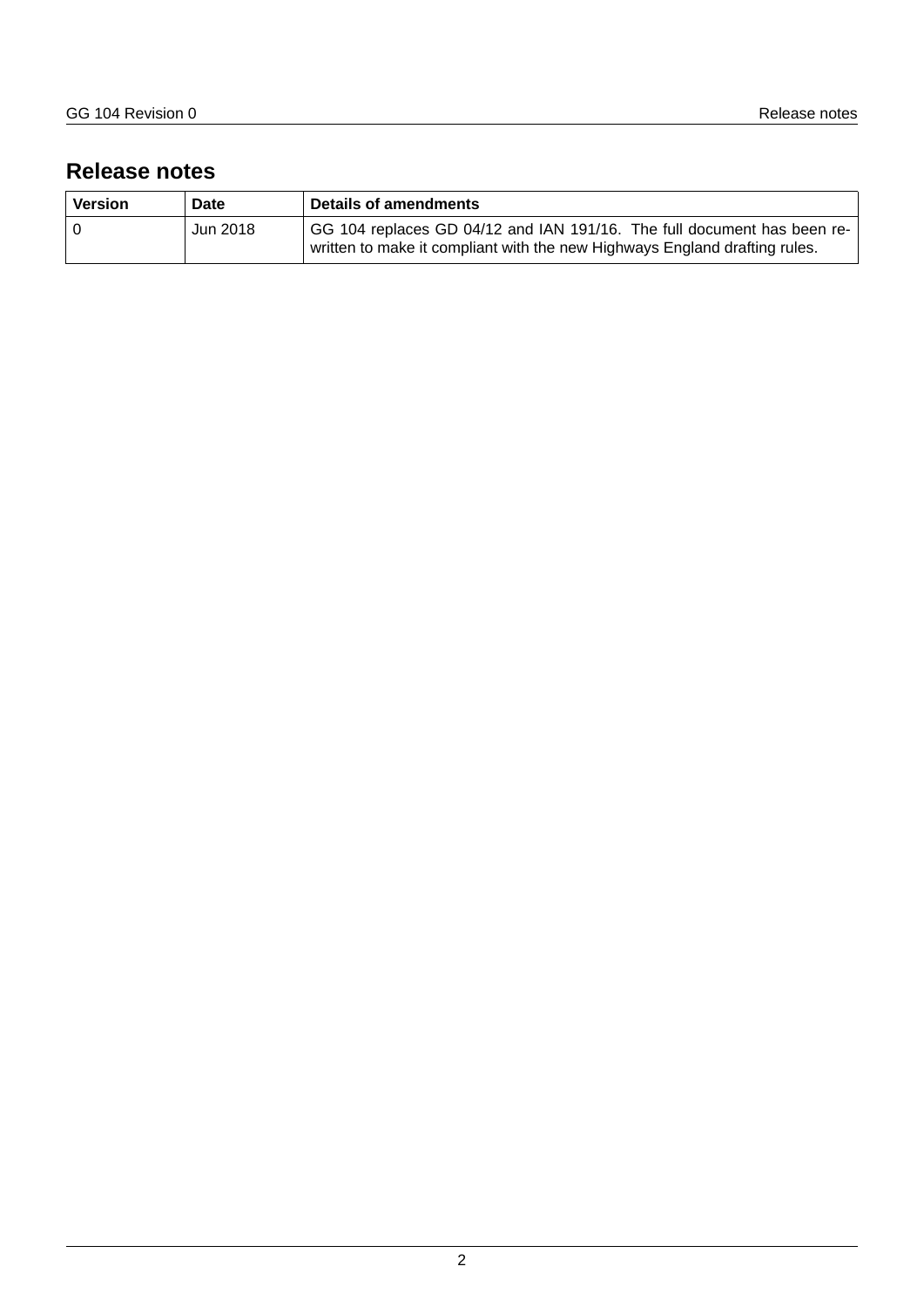## <span id="page-3-0"></span>**Foreword**

## <span id="page-3-1"></span>**Publishing information**

This document is published by Highways England.

This document supersedes GD04/12 and IAN 191/16, which are withdrawn.

## <span id="page-3-2"></span>**Contractual and legal considerations**

This document forms part of the works specification. It does not purport to include all the necessary provisions of a contract. Users are responsible for applying all appropriate documents applicable to their contract.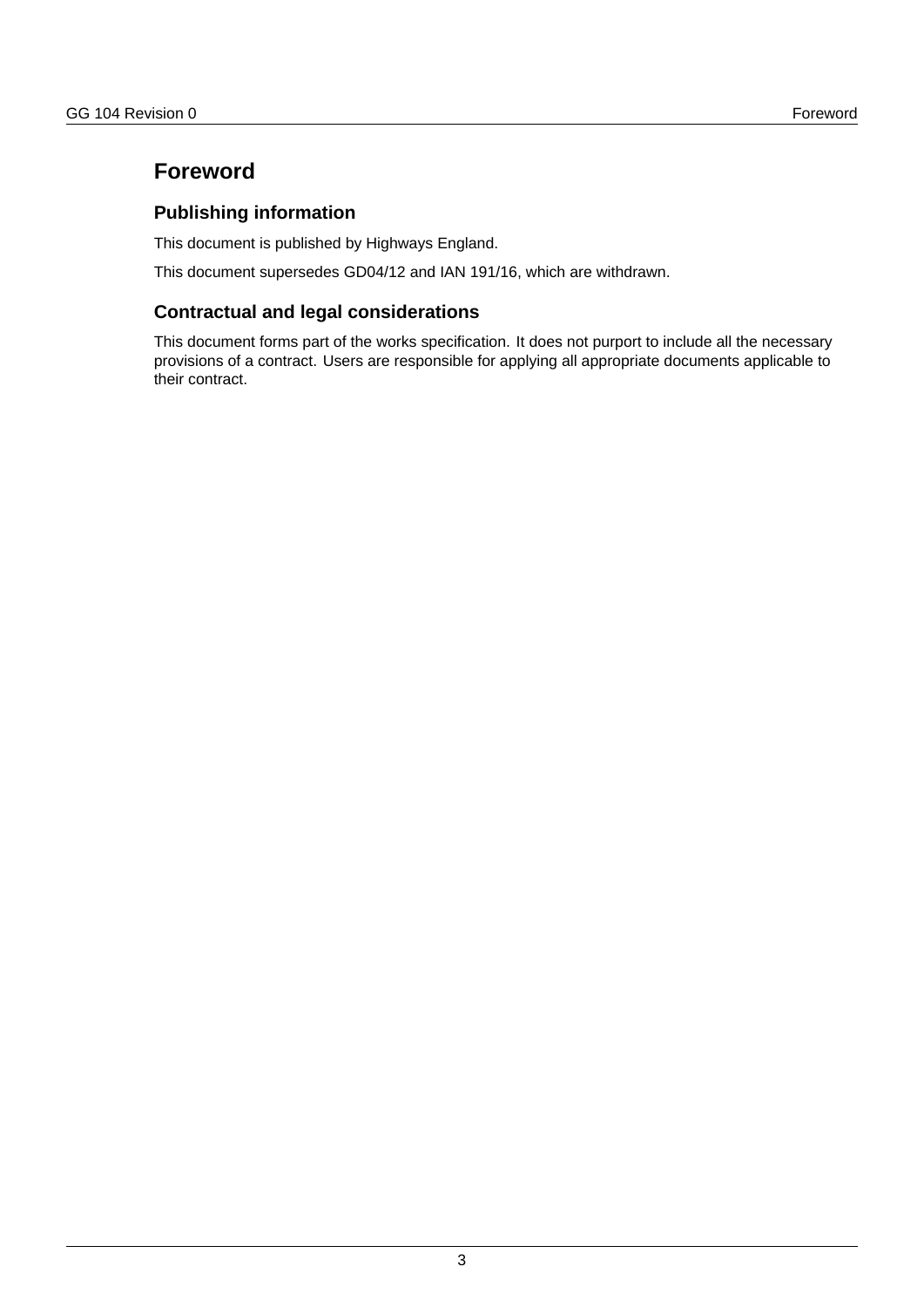## <span id="page-4-0"></span>**Introduction**

## <span id="page-4-1"></span>**Background**

Safety is one of Highways England's values and our primary business imperative. The role of safety risk assessment in Highways England's activities has been described in the Health and Safety 5 year plan [Ref 1.I], by Jim O'Sullivan, CEO:

"We can't eliminate all of the risk on our road network or in the things that we do. However, we can recognise it, assess it correctly and ensure that people are protected from it".

This document sets out the framework and approach for safety risk assessment to be applied when undertaking any activity that does or can have an impact on safety on Highways England's motorway and all-purpose trunk roads, either directly or indirectly.

Activities that do or can have an impact on safety risk for any of the populations on the motorway and all-purpose trunk roads include:

- 1) planning, preparing, designing, constructing, operating, maintaining, modifying and disposing of assets (examples of direct influences on safety risk);
- 2) revising Highways England requirements and directions and all procedures, policies and strategies (examples of indirect influences on safety risk).

The framework presented in this document requires that the safety of all road populations is taken into consideration in safety risk assessments, in order to achieve the optimal safety outcome for everyone. It acknowledges that this may lead to having to balance competing safety risks for different motorway and all-purpose trunk roads populations.

These populations include:

- 1) everyone who works for Highways England on our road network;
- 2) everyone travelling on our road network, including people who work for someone else; and
- 3) people who are neither working on nor using it but are affected by it, such as those who live adjacent to the road network.

Compliance with this document will provide the means to demonstrate proactive, transparent decision making that will show rigour and withstand scrutiny if challenged to protect the business.

By providing a framework safety risk assessment process rather than a rigid process, the requirements provide flexibility for safety risk assessments to be as simple or as complex as the activity being risk assessed requires and can be applied appropriately for the many and varied activities undertaken across the business.

Safety risk assessments support decision making. Safety risk decisions on the viability of activities to be undertaken, including decisions to 'do nothing', need to be supported by a safety risk assessment. The presumption that to do something is always necessary does not guarantee the optimal safety outcome for everyone.

When an activity is initiated through problem identification, a safety risk assessment will help determine the nature and extent of any safety risk and the most effective way to proceed to reach the optimal safety outcome for everyone.

With regard to road projects, the requirements support safety risk assessments throughout the entire project life-cycle including option selection, the design and departure processes, all aspects for which the application of the Construction (Design and Management) Regulations 2015 [Ref 4.I] is required, the handover into operations, and maintenance and for the continuing safe operation of completed schemes.

The requirements are clear on the need to document the scope of the safety risk assessment and any evidence used in it. This is to ensure that a thorough audit trail is provided and there is no ambiguity around the decisions made.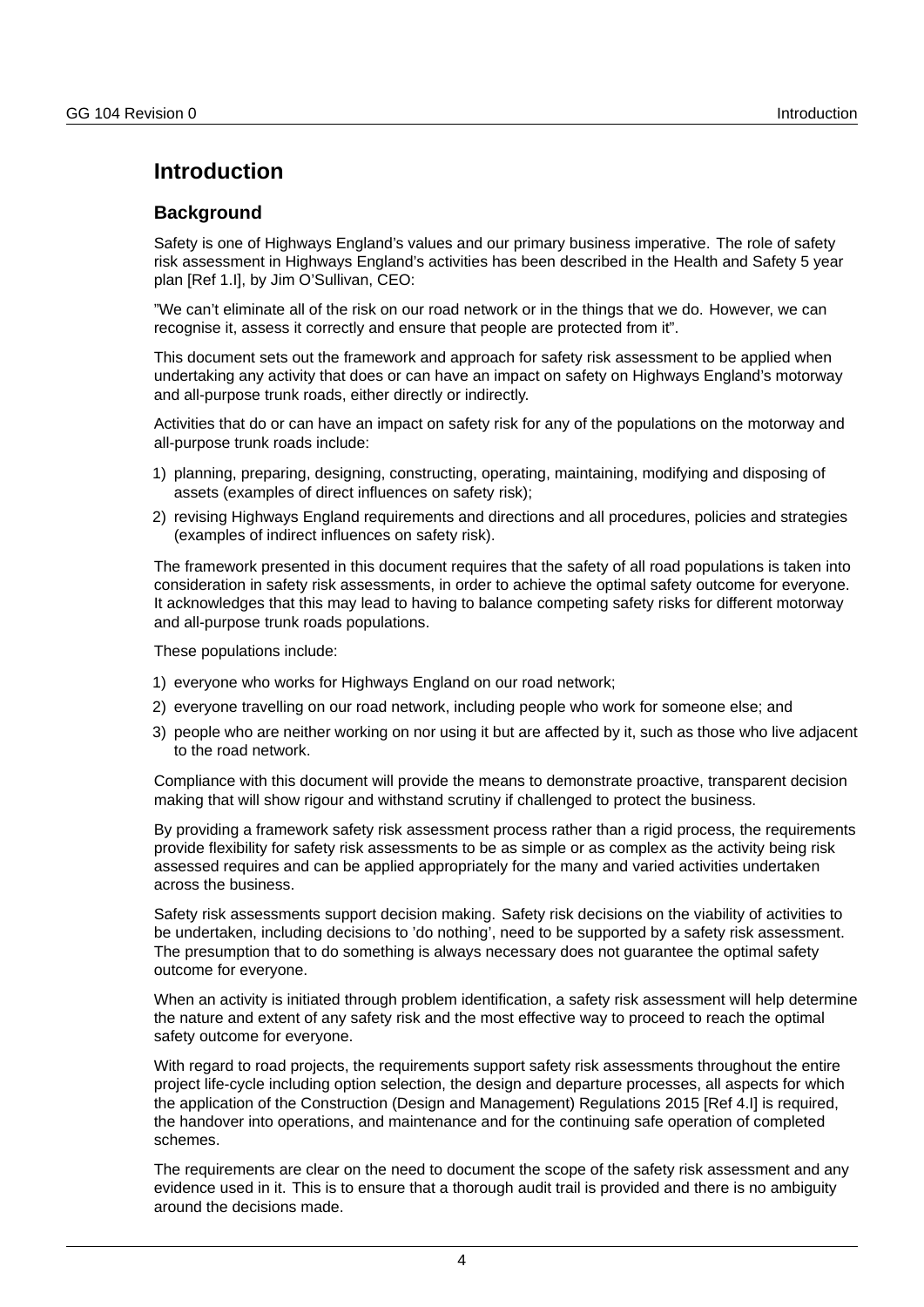The application of these requirements will ensure that safety risk decisions are aligned with Highways England objectives, policies, duties and responsibilities, are demonstrably evidence led, transparent, and deliver value for money.

The framework contained in these requirements sets out existing process, requirements and best practice that Highways England and any of its suppliers should already be following.

## <span id="page-5-0"></span>**Assumptions made in the preparation of the document**

The assumptions made in GG 101 [Ref 4.N] apply to this document.

The requirements and advice given in this document are provided on the basis that an appropriate governance process is in place and the outputs of the safety risk assessment process and decisions are used to assure it.

In this document the term as low as is reasonably practicable (ALARP) is used in preference to the term so far as is reasonably practicable (SFAIRP), which is used in the Health and Safety at Work etc. Act [Ref 2.N]. ALARP is the normal parlance of health and safety, and risk specialists, and duty-holders are more likely to know it. In the view of the Health and Safety Executive, the two terms are interchangeable except when drafting formal legal documents when the correct legal phrase is to be used.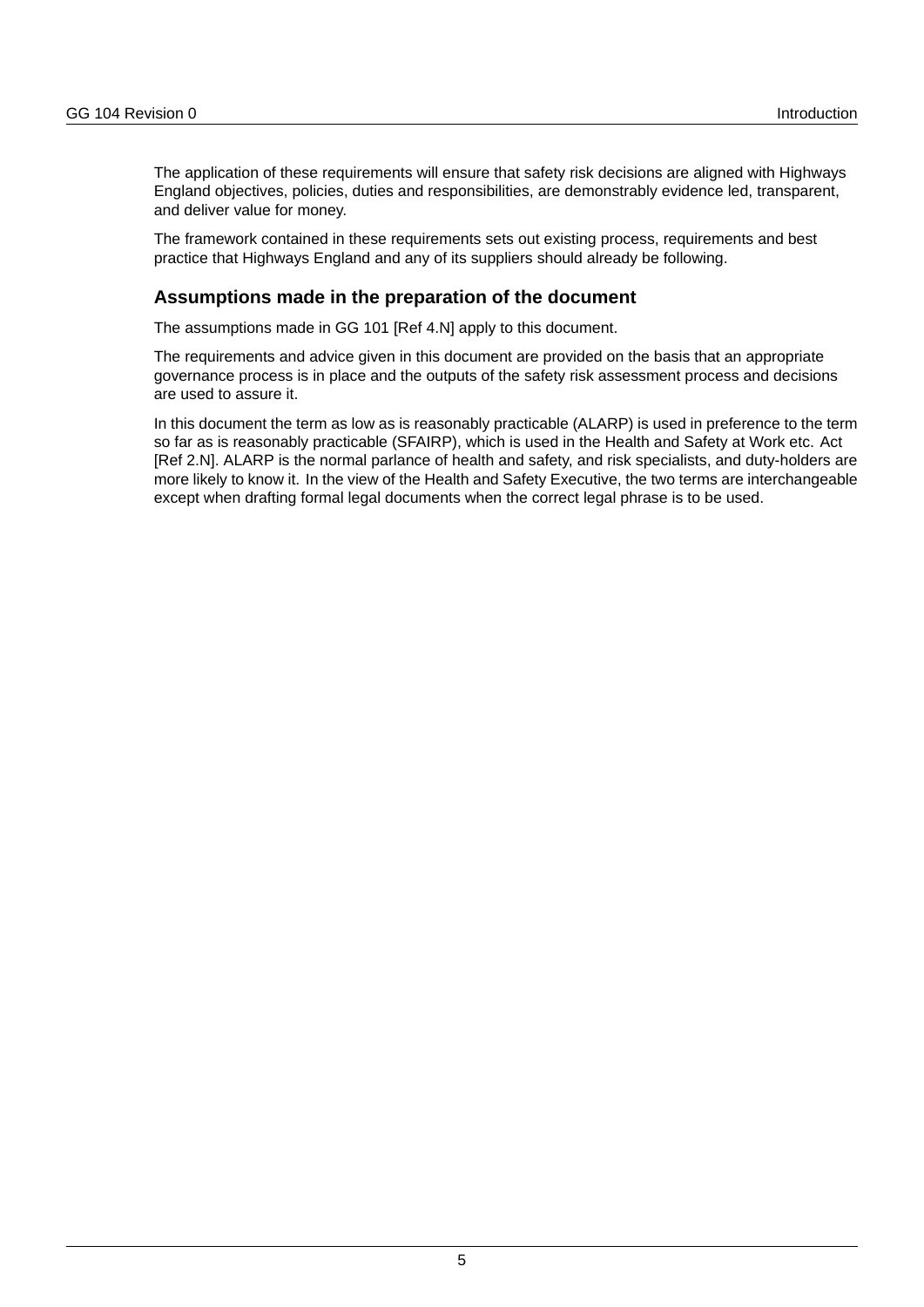## <span id="page-6-0"></span>**Abbreviations and Symbols**

## <span id="page-6-1"></span>**Abbreviations**

| Abbreviation  | <b>Definition</b>                                 |
|---------------|---------------------------------------------------|
| <b>ALARP</b>  | As low as is reasonably practicable               |
| <b>BCR</b>    | Benefits and costs ratio                          |
| <b>ERIC</b>   | Eliminate, reduce, isolate, control               |
| <b>ETM</b>    | Emergency traffic management                      |
| <b>FWI</b>    | Fatalities and weighted injuries                  |
| HASAWA        | Health and Safety at Work etc. Act 1974 [Ref 2.N] |
| <b>HSE</b>    | <b>Health and Safety Executive</b>                |
| <b>NSCRG</b>  | National Safety Control Review Group              |
| <b>SCRG</b>   | Safety control review group                       |
| <b>SFAIRP</b> | So far as is reasonably practicable               |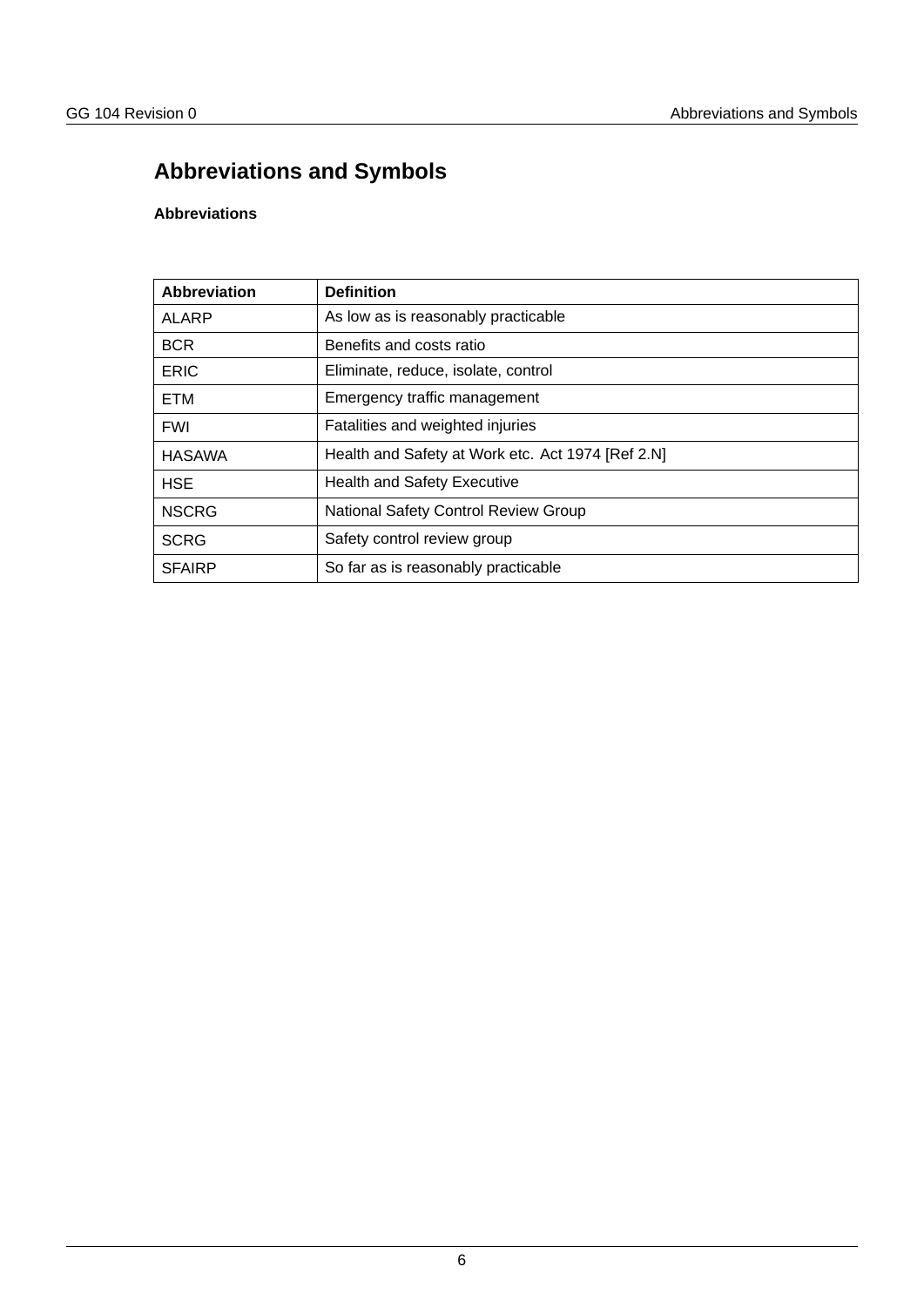## <span id="page-7-0"></span>**Terms and Definitions**

| <b>Term</b>                             | <b>Definition</b>                                                                                                                                                                                                                         |  |  |
|-----------------------------------------|-------------------------------------------------------------------------------------------------------------------------------------------------------------------------------------------------------------------------------------------|--|--|
| Activity/activities                     | The function(s) carried out by individuals or groups in meeting the<br>Highways England obligations as a strategic highways company<br>appointed by the Secretary of State under section 1 of the Infras-<br>tructure Act 2015 [Ref 5.I]. |  |  |
| Governance                              | The processes for making, recording and implementing decisions.                                                                                                                                                                           |  |  |
| Hazard                                  | A source of potential harm, loss or failure.                                                                                                                                                                                              |  |  |
| Rigour                                  | The quality of being extremely thorough and careful.                                                                                                                                                                                      |  |  |
| Safety baseline                         | Level of safety against which the safety objectives are set and mea-<br>sured.                                                                                                                                                            |  |  |
| Safety objective                        | A statement describing what, if any, contribution an activity will de-<br>liver from a safety perspective.                                                                                                                                |  |  |
| Safety risk                             | The expected consequence of a specified hazard being realised<br>with the combination of the likelihood and expected severity of the<br>outcome.<br>NOTE: Safety risk is a measure of harm or loss associated with an<br>activity.        |  |  |
| Safety risk assessment                  | Identification, analysis and evaluation of safety risk.                                                                                                                                                                                   |  |  |
| Safety risk assessment process          | Overarching process surrounding safety risk assessment that in-<br>cludes planning and preparation through to monitoring and review.                                                                                                      |  |  |
| Sub-population                          | A part, identifiable fraction or subdivision of a larger population.                                                                                                                                                                      |  |  |
| Motorway and all-purpose trunk<br>roads | Collective term to indicate those parts of the highway and road net-<br>work for which Highways England is highway or road authority.                                                                                                     |  |  |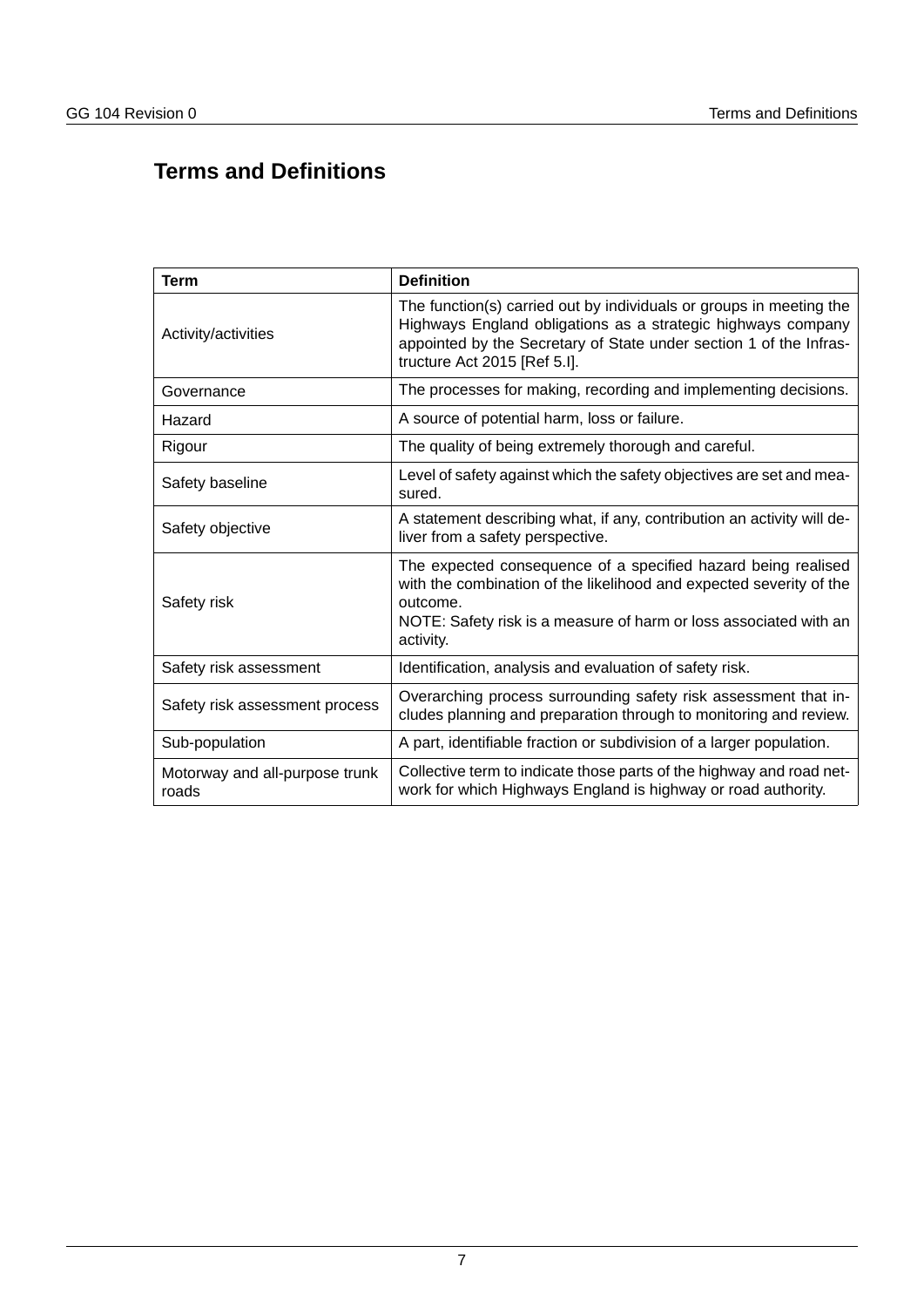## <span id="page-8-1"></span><span id="page-8-0"></span>**1. Scope**

## **Aspects covered**

- 1.1 The approach set out in this document shall be applied to determine the level of complexity of any activity that does or can have an impact on safety risk, either directly or indirectly, for any of the populations on the motorway and all-purpose trunk roads.
- *NOTE 1 Activities that do or can have an impact on safety risk for any of the populations on the motorway and all-purpose trunk roads include:*
	- *1) planning, preparing, designing, constructing, operating, maintaining and disposing of assets (examples of direct, with nothing or no one in between influences on safety risk);*
	- *2) revising Highways England requirements and advice documents and all procedures, policies and strategies (examples of indirect influences on safety risk).*
- *NOTE 2 The approach set out in this document can be applied to carry out safety risk assessments to support departure applications.*
- 1.2 The approach set out in this document shall be applied to establish the relative rigour of the safety risk assessment.
- *NOTE The degree of rigour required for a safety risk assessment is proportionate to how simple or complex the activity being risk assessed is.*
- 1.3 Populations on the motorway and all-purpose trunk roads shall be classified as shown in Table 1.3.

#### **Table 1.3 Populations on the motorway and all-purpose trunk roads**

| <b>Population</b>                                                                                                                                                                                                                                                                                                                                                                                                                                                                                                                                  | <b>Classification</b> |
|----------------------------------------------------------------------------------------------------------------------------------------------------------------------------------------------------------------------------------------------------------------------------------------------------------------------------------------------------------------------------------------------------------------------------------------------------------------------------------------------------------------------------------------------------|-----------------------|
| People directly employed by Highways England and who work on the motorway<br>and all-purpose trunk roads either permanently e.g. traffic officers, or periodically<br>e.g. those undertaking site visits; AND<br>People in a contractual relationship with Highways England, including our national<br>vehicle recovery contract operatives, all workers engaged in traffic management<br>activities and incident support services, and any other activities where traffic is<br>present, such as persons carrying out survey and inspection work. | <b>Workers</b>        |
| All road users, including the police and emergency services, equestrians, cyclists<br>and pedestrians, as well as those others, who are at work but are not in a con-<br>tractual relationship with Highways England such as privately contracted vehicle<br>recovery and vehicle repair providers.                                                                                                                                                                                                                                                | <b>Users</b>          |
| Other parties includes any person or persons who could be affected by the High-<br>ways England motorway and all-purpose trunk roads, but who are neither using it,<br>nor working on it i.e. living or working adjacent to the motorway and all-purpose<br>trunk roads, using other transport networks that intersect with the motorway and<br>all-purpose trunk roads.                                                                                                                                                                           | Other parties         |

1.4 This document shall be applicable throughout an activity and to all potential options for undertaking an activity.

## **Implementation**

- <span id="page-8-2"></span>1.5 This document shall be implemented forthwith on all activities that do or can have an impact on safety risk, either directly or indirectly, for all populations on the motorway and all-purpose trunk roads according to the implementation requirements of GG 101 [Ref 4.N].
- *NOTE 1 Throughout this document the framework for the safety risk assessment process has been illustrated by a series of flowcharts which provide a visual representation of the requirements. The full flowchart can be found in Appendix A.*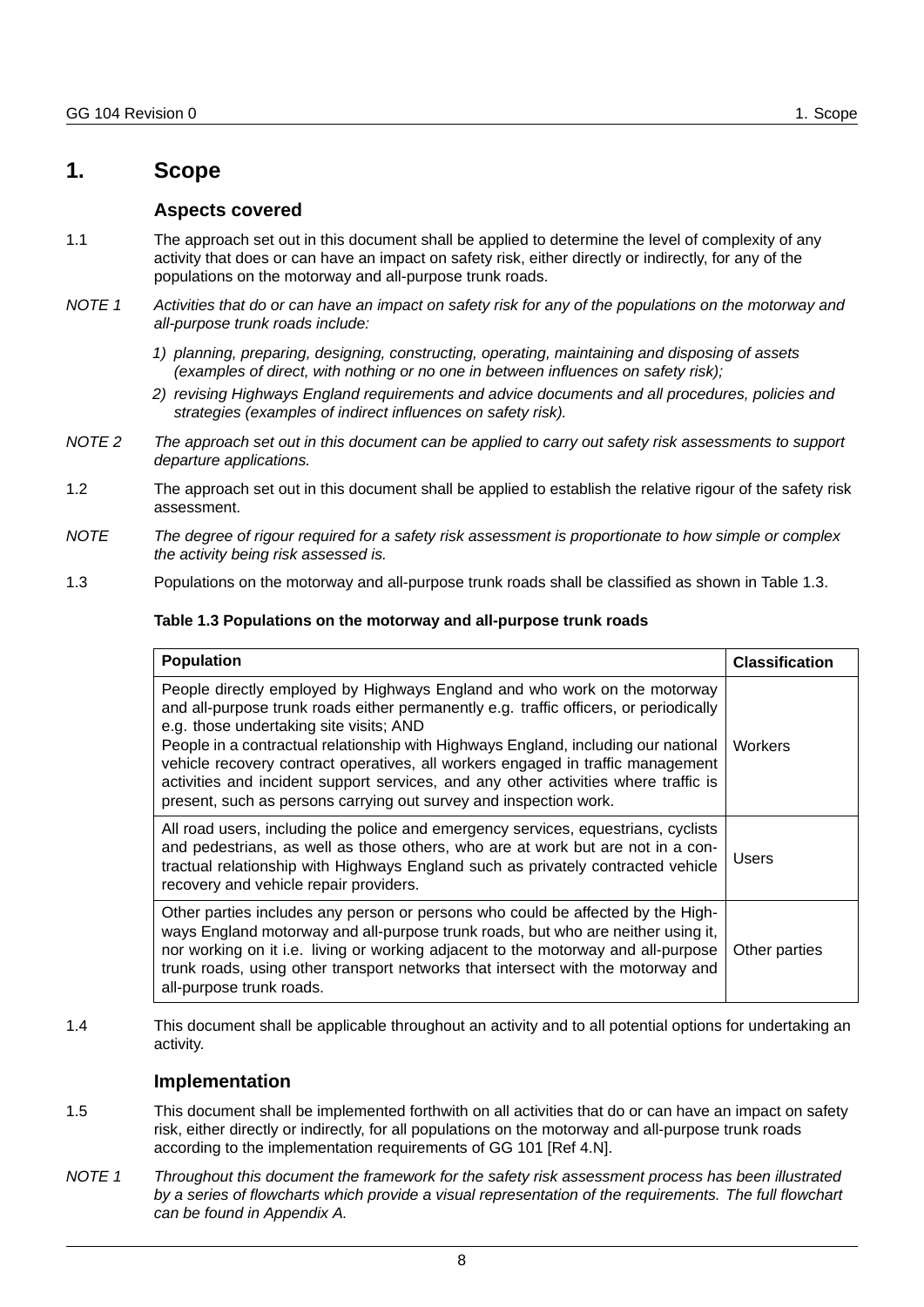- *NOTE 2 Explanation of the tasks required to undertake a safety risk assessment is provided in Appendix B.*
- *NOTE 3 Explanation of safety risk assessment ownership, approval and acceptance arrangements is provided in Appendix C.*

## **Equality, diversity and inclusion**

- <span id="page-9-0"></span>1.6 An equality impact assessment (EqIA) screening shall be carried out to determine the applicability of a full EqIA.
- 1.7 Where the EqIA screening indicates that a full EqIA is needed, an EqIA shall be carried out.
- 1.8 Where the EqIA indicates that people with protected characteristics can be disadvantaged or put at additional risk, solutions to mitigate that risk shall be proposed.
- 1.8.1 Consultation and engagement with affected people and groups should be carried out to identify solutions or mitigation.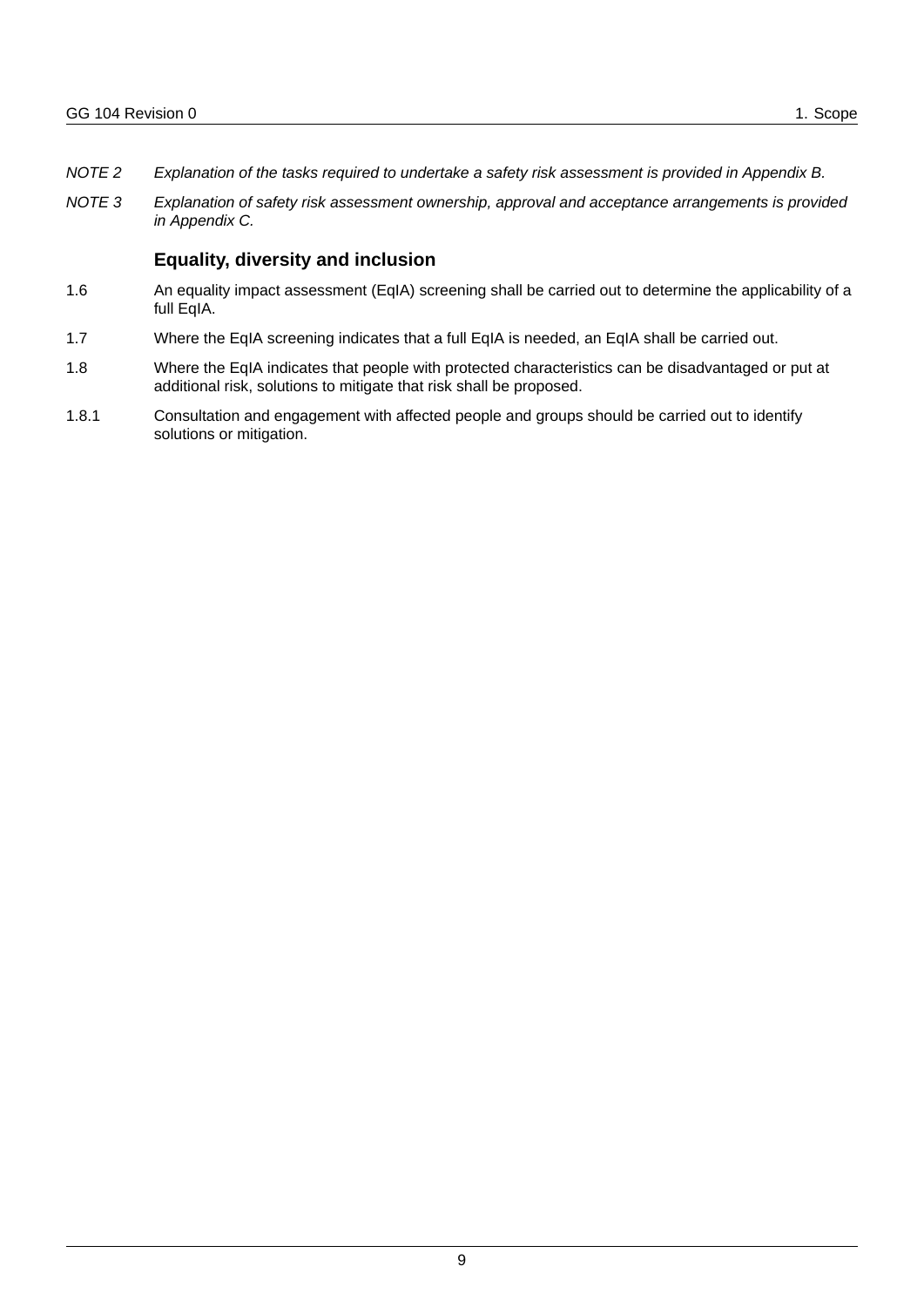## <span id="page-10-0"></span>**2. Safety risk assessment process**

- 2.1 The framework safety risk assessment process presented in Appendix A of this document shall be followed throughout the safety risk assessment process.
- *NOTE The initial planning and preparation prior to undertaking the risk assessment is summarised in Figure 2.1N.*



#### **Figure 2.1N Safety risk assessment planning process**

## **Safety risk assessment planning**

- <span id="page-10-1"></span>2.2 The tasks required to carry out the safety risk assessment using the framework safety risk assessment process presented in Appendix A shall be defined before beginning a safety risk assessment.
- 2.3 The tasks required to carry out the safety risk assessment shall be documented in accordance with the governance arrangements for the business area in which the activity is undertaken.
- 2.4 A safety risk assessment shall start by clearly defining and recording the question(s) that it is seeking to address.
- 2.5 Where there are a number of alternative approaches to undertaking an activity, each of these approaches, known as options, shall be the subject of a safety risk assessment.
- 2.5.1 Option selection should be made based on the outputs of the safety risk assessments.
- *NOTE Option preferences formed ahead of the safety risk assessment process evaluation stage can lead to unconscious bias influencing the outcome of the safety risk assessment process.*

## **Categorisation of the activity type**

<span id="page-10-2"></span>2.6 The scope and complexity of the safety risk assessment shall be determined by categorisation of the activity type in category A, B or C in accordance with table 2.6.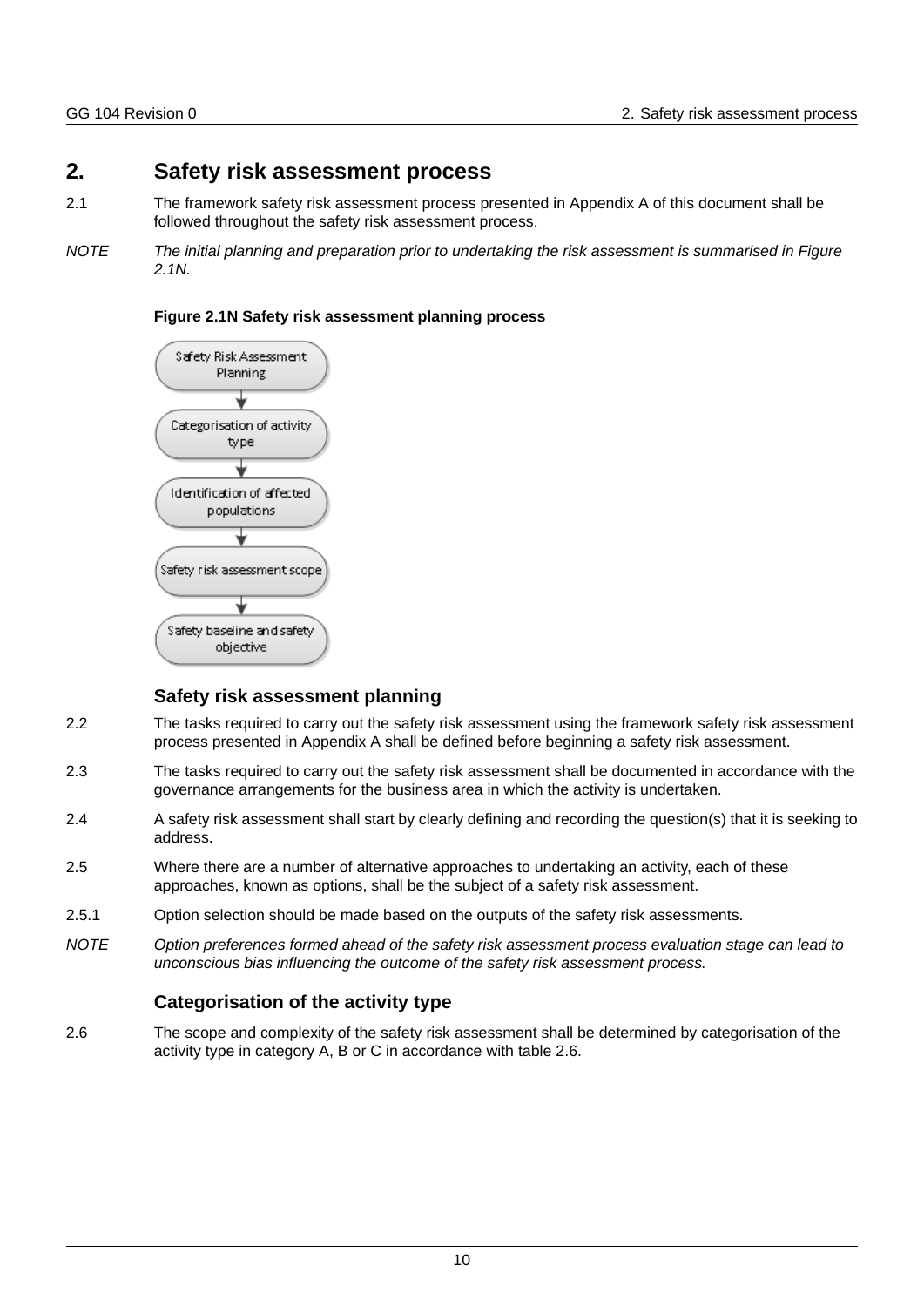| J<br>٢<br>) |
|-------------|
| à           |
| ć           |
| ۹<br>ţ      |
|             |

|                                                                                                                                                                                                                                                         | Selection criteria |                                                                                                                                                                                                                                                                                                                                                                                                                                                                                                                                                                                                                                                                                                                                                                   |
|---------------------------------------------------------------------------------------------------------------------------------------------------------------------------------------------------------------------------------------------------------|--------------------|-------------------------------------------------------------------------------------------------------------------------------------------------------------------------------------------------------------------------------------------------------------------------------------------------------------------------------------------------------------------------------------------------------------------------------------------------------------------------------------------------------------------------------------------------------------------------------------------------------------------------------------------------------------------------------------------------------------------------------------------------------------------|
| <b>Feature</b>                                                                                                                                                                                                                                          | <b>Type</b>        | Indicator                                                                                                                                                                                                                                                                                                                                                                                                                                                                                                                                                                                                                                                                                                                                                         |
|                                                                                                                                                                                                                                                         | A                  | Activities for which there is significant experience within Highways Eng-<br>land. Previous safety studies and data are available, and some activity<br>features are codified in a standard or formal procedure.                                                                                                                                                                                                                                                                                                                                                                                                                                                                                                                                                  |
| Extent of prior experience of activity.<br>The degree of knowledge available from undertaking the activity previ-<br>ously<br>or the degree to which knowledge is available from the activity being<br>undertaken by other industries or organisations. | $\sf B$            | Activities for which there is limited experience within Highways England<br>but there is transferable experience elsewhere in the UK or internation-<br>ally.<br>Activities for which there is limited experience in Highways England but<br>there is experience elsewhere in the UK or internationally, including in<br>different industries, which is deemed sufficiently similar to the activity in<br>question to be deemed relevant.<br>Activities for which there is experience within Highways England but that<br>experience is in a different application of the activity and some adaptation<br>will be required. There might also be local and site specific issues to take<br>into account that can affect the relevance of the available experience. |
|                                                                                                                                                                                                                                                         | $\mathsf C$        | Activities for which there is no previous applicable experience from either<br>Highways England or other industries.                                                                                                                                                                                                                                                                                                                                                                                                                                                                                                                                                                                                                                              |
|                                                                                                                                                                                                                                                         |                    |                                                                                                                                                                                                                                                                                                                                                                                                                                                                                                                                                                                                                                                                                                                                                                   |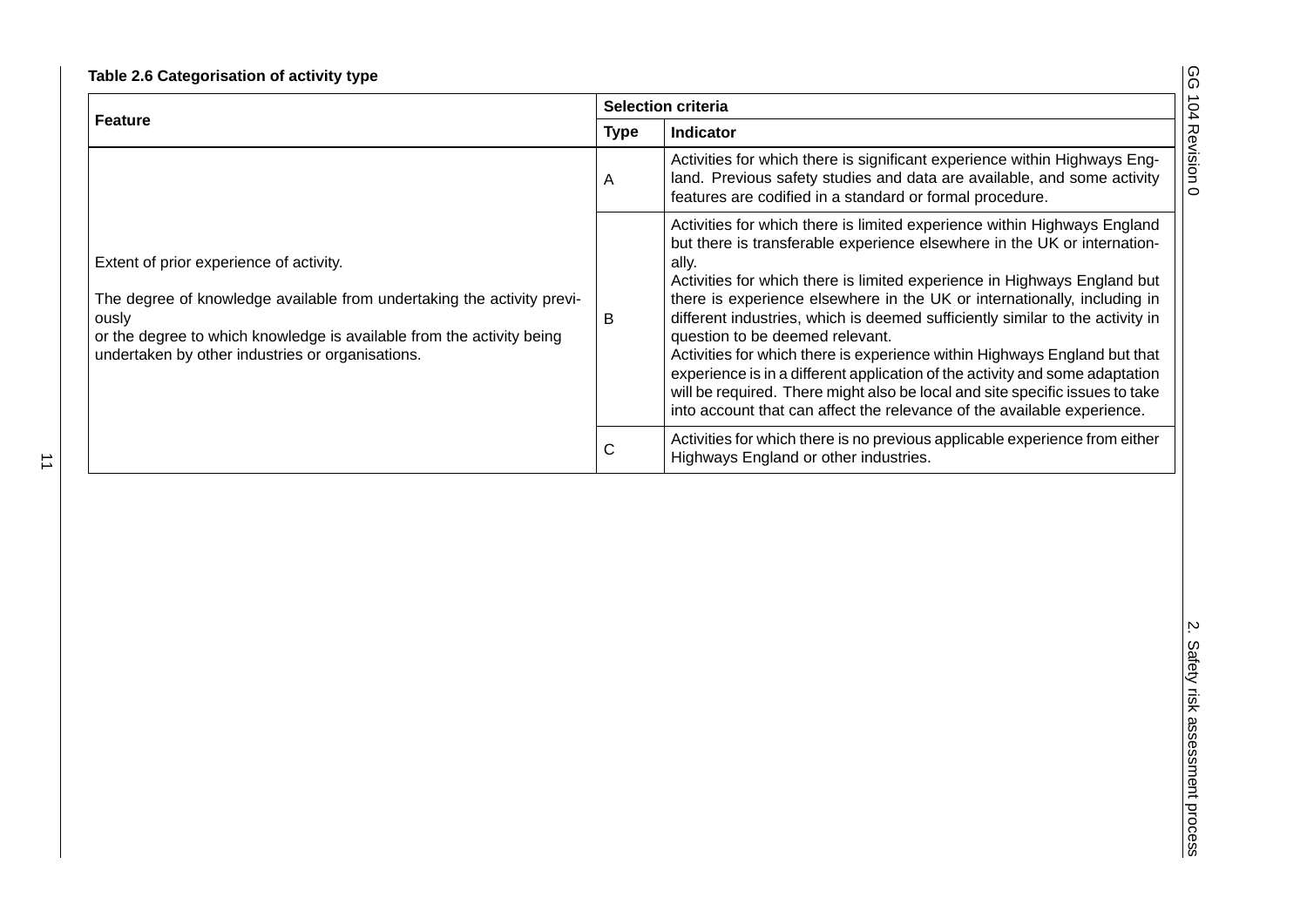|                                                                                                                       | Selection criteria |                                                                                                                                                                                                                                                                                                                                                                                                                                                                                                                                                                                                                                                                                                                                                                                                                                            |
|-----------------------------------------------------------------------------------------------------------------------|--------------------|--------------------------------------------------------------------------------------------------------------------------------------------------------------------------------------------------------------------------------------------------------------------------------------------------------------------------------------------------------------------------------------------------------------------------------------------------------------------------------------------------------------------------------------------------------------------------------------------------------------------------------------------------------------------------------------------------------------------------------------------------------------------------------------------------------------------------------------------|
| <b>Feature</b>                                                                                                        | <b>Type</b>        | Indicator                                                                                                                                                                                                                                                                                                                                                                                                                                                                                                                                                                                                                                                                                                                                                                                                                                  |
|                                                                                                                       | Α                  | The activity is substantially or entirely within the scope of existing stan-<br>dards, guidance, formal processes or procedures and applicable legis-<br>lation.<br>The activity requires minimal or no safety related departures from stan-<br>dard or safety related changes to formal processes or procedures (in-<br>cluding any legislation).                                                                                                                                                                                                                                                                                                                                                                                                                                                                                         |
| Statutory and formal processes and procedures (including standards<br>and legislation).                               | B                  | The activity is largely within the scope of existing standards, guidance,<br>formal processes or procedures. There can be some safety related de-<br>partures from standards needed and/or safety related changes to formal<br>processes or procedures.<br>The activity can need minor changes to existing legislation.                                                                                                                                                                                                                                                                                                                                                                                                                                                                                                                    |
| Consideration of the applicability of current standards, formal processes<br>or procedures, guidance and legislation. | $\mathsf C$        | Activities that are not within the scope of existing standards, formal pro-<br>cesses or procedures and require new ones to be developed.<br>Activities for which significant departures from standards, formal pro-<br>cesses or procedures are required.<br>Activities which require significant changes to existing legislation or new<br>legislation to be written.<br>Whilst the number of safety departures from standards, formal processes<br>or procedures can affect the categorisation, the most important element<br>in determining this is the nature and type of the departures. For example,<br>a large number of safety departures that can be addressed straightforw-<br>ardly will have less impact on feature type than a single safety departure<br>that cannot and requires a detailed risk assessment to support it. |
|                                                                                                                       |                    |                                                                                                                                                                                                                                                                                                                                                                                                                                                                                                                                                                                                                                                                                                                                                                                                                                            |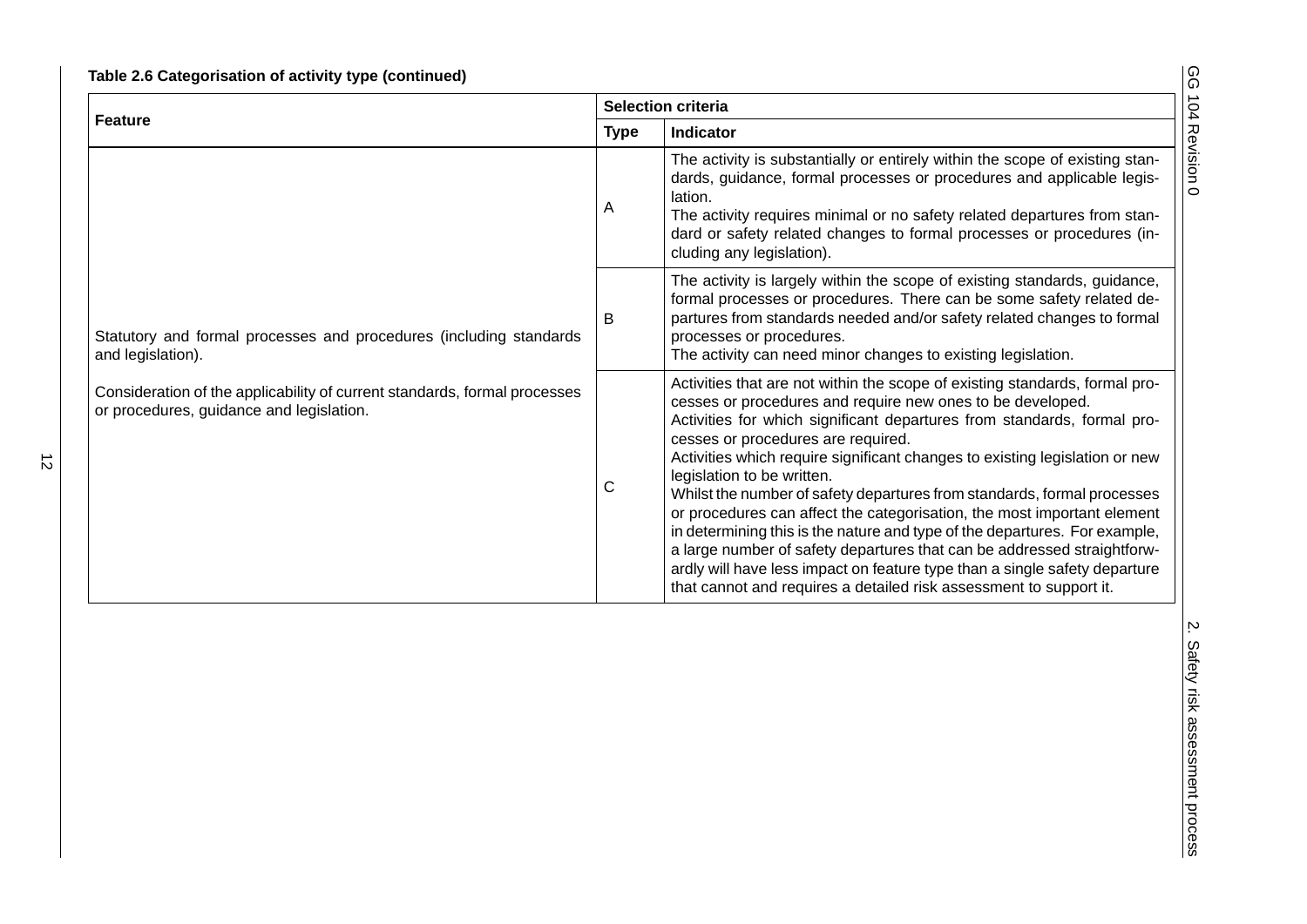|                                                                                                                                                                                                                                                                          | <b>Selection criteria</b> |                                                                                                                                                                                                                                                                                                                                                                                                        |
|--------------------------------------------------------------------------------------------------------------------------------------------------------------------------------------------------------------------------------------------------------------------------|---------------------------|--------------------------------------------------------------------------------------------------------------------------------------------------------------------------------------------------------------------------------------------------------------------------------------------------------------------------------------------------------------------------------------------------------|
| Feature                                                                                                                                                                                                                                                                  | <b>Type</b>               | <b>Indicator</b>                                                                                                                                                                                                                                                                                                                                                                                       |
|                                                                                                                                                                                                                                                                          | A                         | The activity has no impact on Highways England.<br>The activity has a minor impact on any of these for a finite period of time.<br>Length of time Highways England is affected by decision to undertake<br>the activity is short term.                                                                                                                                                                 |
| Impact on the organisation.<br>The effect that the activity will have on current Highways England<br>processes, procedures, structure, roles and responsibilities, competen-<br>cies, policies and strategy, in addition to contractual and workforce ar-<br>rangements. | B                         | The activity can lead to permanent minor changes to any of these. These<br>minor changes can introduce new roles and responsibilities, policies,<br>contractual and workforce arrangements.<br>The activity can require a change to organisational arrangements.<br>Length of time Highways England is affected by decision to undertake<br>the activity is medium term.                               |
|                                                                                                                                                                                                                                                                          | $\mathsf{C}$              | The activity has significant impact on any of these.<br>The activity can change core safety roles and responsibilities.<br>Length of time Highways England is affected by decision to undertake<br>the activity is long term.                                                                                                                                                                          |
|                                                                                                                                                                                                                                                                          | Α                         | The impact of the activity is limited in nature or scale.                                                                                                                                                                                                                                                                                                                                              |
| Activity scale.                                                                                                                                                                                                                                                          | B                         | The impact of the activity is significant in nature or scale.                                                                                                                                                                                                                                                                                                                                          |
| Consideration of the size and/or scale of the activity.<br>Does or can the activity have an impact on the motorway and all-purpose<br>trunk roads, either directly or indirectly.                                                                                        | $\mathsf C$               | The impact of the activity is wide ranging across the network, and/or<br>significantly impacts infrastructure, interventions or workforce.                                                                                                                                                                                                                                                             |
|                                                                                                                                                                                                                                                                          | A                         | An activity where any processes, techniques, methodologies and/or<br>technologies involved are currently in widespread use and re-examination<br>is unlikely to be needed.                                                                                                                                                                                                                             |
| Technical.<br>Measure of technical and/or technological novelty and/or innovation the<br>activity involves.                                                                                                                                                              | B                         | There can be some experience of the processes, techniques, method-<br>ologies and/or technologies.<br>The experience can be from use in either another application, or by<br>another road authority, supplier, industry or perhaps from overseas in<br>which case some additional work can be required to adapt them and/or<br>to demonstrate that safety can be assured for the intended application. |
|                                                                                                                                                                                                                                                                          |                           | Activities that use new processes, techniques, methodologies and/or<br>technologies for which there is no previous experience in the UK or else-<br>where.                                                                                                                                                                                                                                             |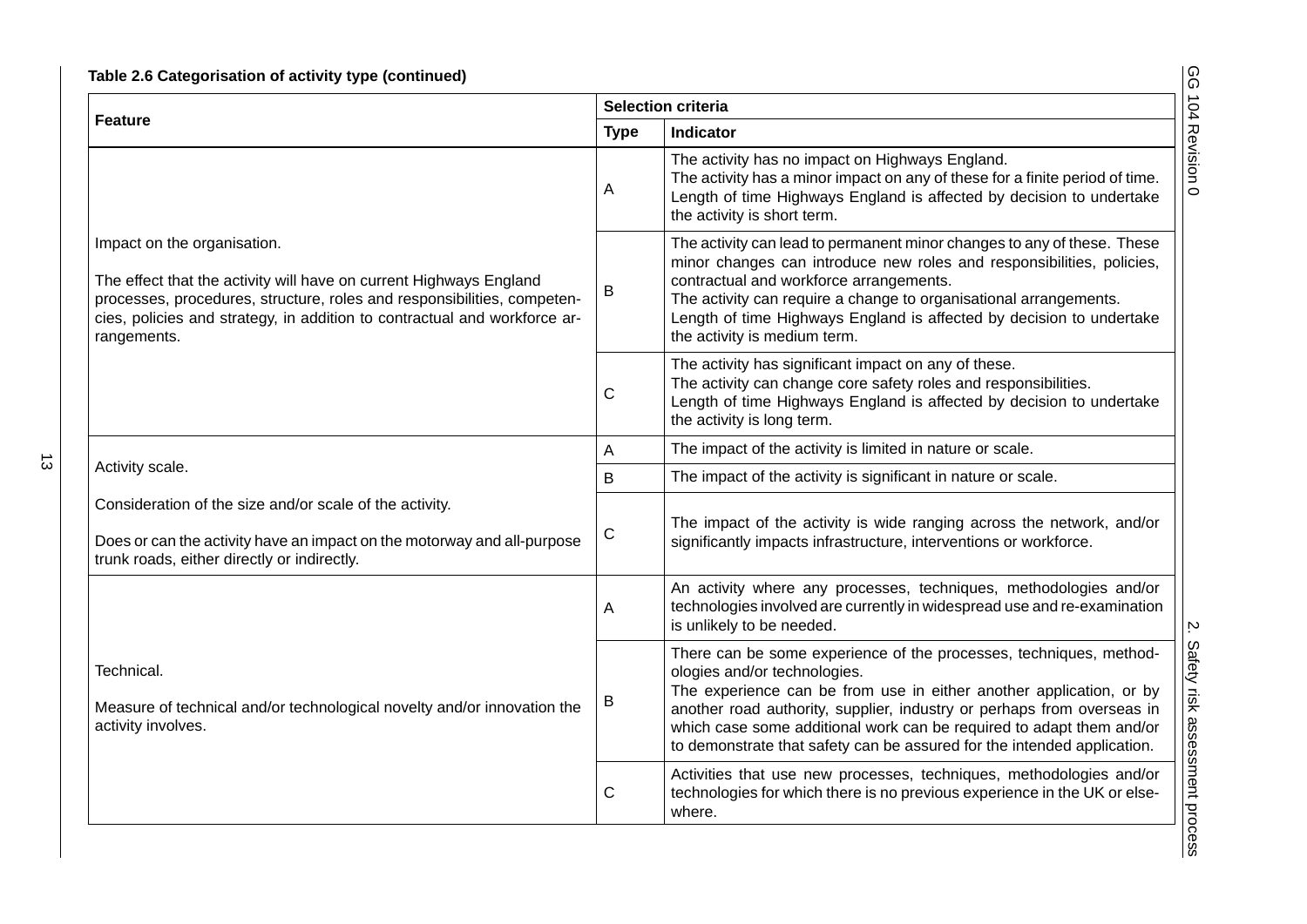| )<br>۰.<br>) |
|--------------|
| ţ            |
| ć            |
| ۹<br>į       |
|              |

|                                                                                                                                                                    | Selection criteria |                                                                                                                                                                                                                                                                                                                                                                                              |
|--------------------------------------------------------------------------------------------------------------------------------------------------------------------|--------------------|----------------------------------------------------------------------------------------------------------------------------------------------------------------------------------------------------------------------------------------------------------------------------------------------------------------------------------------------------------------------------------------------|
| <b>Feature</b>                                                                                                                                                     | <b>Type</b>        | Indicator                                                                                                                                                                                                                                                                                                                                                                                    |
|                                                                                                                                                                    | A                  | Activities for which the quantity and/or impact of stakeholders, their in-<br>terest in and resulting ability to influence or impact the activity is low.                                                                                                                                                                                                                                    |
| Stakeholder impact and interest.<br>The quantity and/or impact of stakeholders, their interest in and resulting<br>ability to influence or/impact on the activity. | B                  | Activities that have only a single or a few stakeholders but their impact,<br>in terms of their attitude towards, or ability to influence, and/or interest in<br>the successful achievement of the activities aim can be significant.<br>Alternatively it will represent an activity that has several stakeholders but<br>the amount, or type, of safety issues involved are limited.        |
| The degree to which the safety issues, as perceived, are capable of<br>being understood and fully addressed.                                                       | $\mathsf C$        | Activities for which there are a large number of stakeholders and their<br>impact in terms of their attitude towards, or ability to influence can be<br>significant.<br>Stakeholders with a strong interest in the potential safety impact of the<br>activity on themselves.<br>Activities where there are conflicting needs arising from different stake-<br>holders or stakeholder groups. |
|                                                                                                                                                                    |                    |                                                                                                                                                                                                                                                                                                                                                                                              |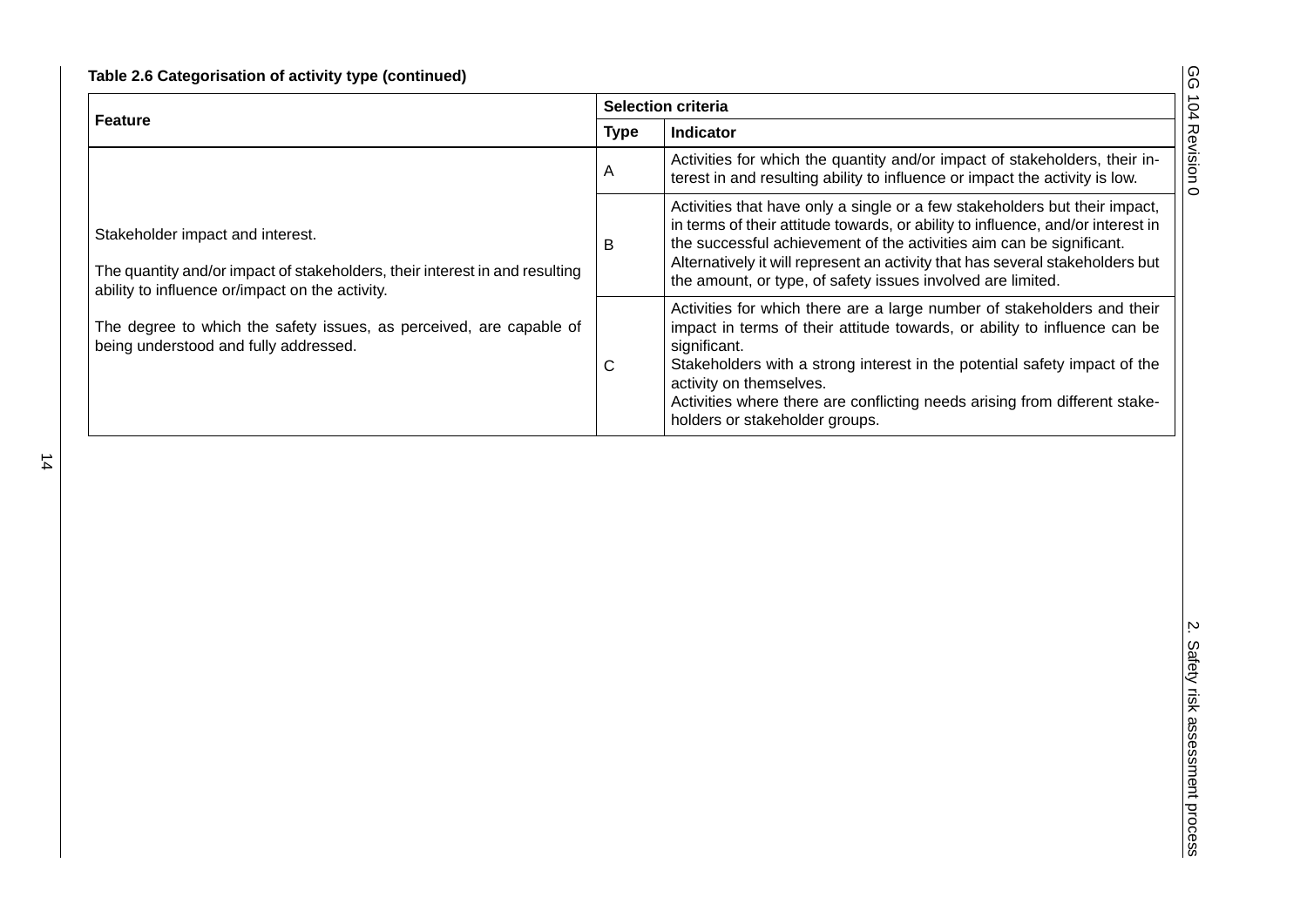- 2.7 The process for assigning a category to an activity shall follow the steps set out below:
	- 1) Review the features of the activity and assign each feature a category in line with table 2.6.
	- 2) Once the activity features have been identified and a category assigned to each of them, an overall category type for the activity is determined.
- *NOTE Table 2.7N shows how to determine which category type is assigned.*

| Table 2.7N Determining the activity category |  |  |
|----------------------------------------------|--|--|
|----------------------------------------------|--|--|

| <b>Feature classifications</b>                                     | <b>Type</b>  | <b>Comments</b>                                                                                                                                                                                                                                                                                                                                                                                                                                                                                                      |
|--------------------------------------------------------------------|--------------|----------------------------------------------------------------------------------------------------------------------------------------------------------------------------------------------------------------------------------------------------------------------------------------------------------------------------------------------------------------------------------------------------------------------------------------------------------------------------------------------------------------------|
| All type A.                                                        | A            | Where all activity features are categorised as type A<br>then the entire activity is type A.                                                                                                                                                                                                                                                                                                                                                                                                                         |
| All type B.                                                        | B            | Where all activity features are categorised as type B<br>then the entire activity is type B.                                                                                                                                                                                                                                                                                                                                                                                                                         |
| All type C.                                                        | C            | Where all activity features are categorised as type C<br>then the entire activity is type C.                                                                                                                                                                                                                                                                                                                                                                                                                         |
| Three or more features categorised<br>as Type A.                   | A            | Where three or more features are categorised as type<br>A but the remaining features are categorised as a com-<br>bination of type B or C, the activity is categorised as<br>type A but the features categorised as B or C require a<br>greater rigour of analysis, assessment and evaluation.                                                                                                                                                                                                                       |
| Three or more features categorised<br>as Type B.                   | B            | Where three or more features are categorised as type<br>B but the remaining features are categorised as a<br>combination of type A or C, the activity is categorised<br>as type B but the features categorised as C require a<br>greater rigour of analysis, assessment and evaluation.                                                                                                                                                                                                                              |
| Three or more features categorised<br>as Type C.                   | $\mathsf{C}$ | Where three or more features are categorised as type<br>C then the entire activity is of type C.                                                                                                                                                                                                                                                                                                                                                                                                                     |
| Equal distribution of categories<br>across features (no majority). | $A/B/-$<br>C | Where the categorisation of activity features results in<br>an equal distribution between two or more category<br>types the decision on the overall activity categorisa-<br>tion is governed by the importance of each feature rel-<br>ative to the activity. If this results in a decision to select<br>the overall activity categorisation as the lower category<br>type, the features that were identified with the higher<br>category type require a greater rigour of analysis, as-<br>sessment and evaluation. |

- 2.8 The results of the categorisation process, and the rationale for determining the individual activity features and overall category, shall be documented and supporting evidence recorded, in accordance with the governance procedures for the business area in which the activity is undertaken.
- 2.9 The results of the categorisation process shall be used to determine if a safety control review group is to be established to approve the category type and endorse the safety risk assessment process.
- 2.10 Activities categorised as type B or C shall establish a safety control review group.
- *NOTE Appendix C Safety risk governance provides guidance on establishing a safety control review group, the purpose of the group, roles, responsibilities and escalation routes to the National Safety Control Review Group.*
- <span id="page-15-0"></span>2.11 For activities categorised as type A, the categorisation shall be approved by the person responsible for managing the activity.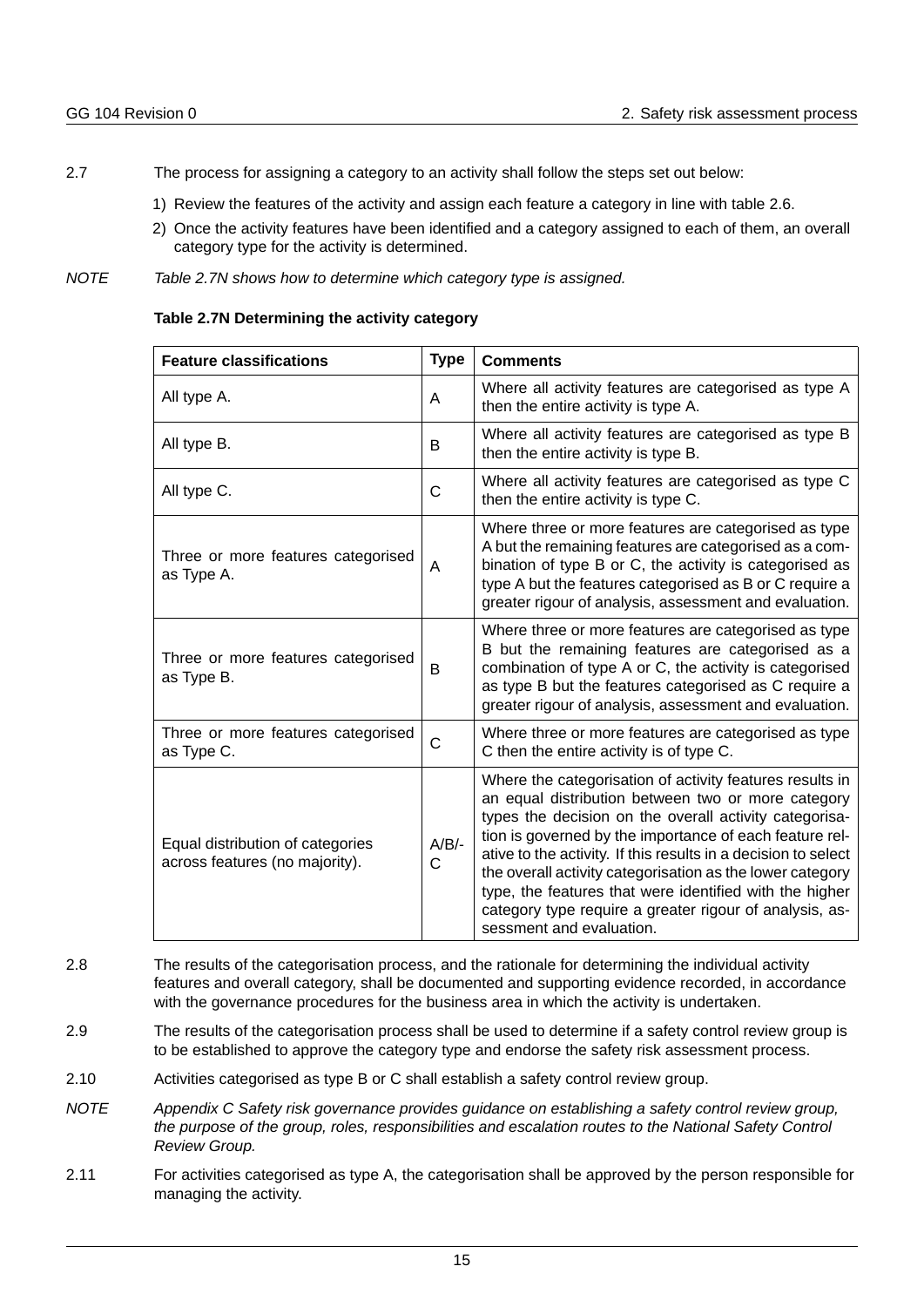## **Identification of affected populations**

- 2.12 A safety risk assessment shall clearly identify all populations, described in Table 1.3, and record how each is or can be affected by the activity.
- *NOTE Sub-populations identified within an overall population as described in Table 1.3 can be affected in different ways because of their inherently different characteristics.*
- 2.12.1 Where sub-populations to the populations described in Table 1.3 with differing characteristics exist, these should be assessed separately.
- 2.13 The identification of all affected populations shall be documented and supporting evidence recorded, in accordance with the governance procedures for the business area in which the activity is undertaken.

## **Safety risk assessment scope**

- <span id="page-16-0"></span>2.14 The purpose of the activity and how this will be undertaken shall be clearly defined within the scope of the safety risk assessment.
- 2.15 What is included and what is excluded and all the populations affected by the activity and how it will be undertaken shall be defined and recorded.
- *NOTE 1 The point of defining the scope of the safety risk assessment is to understand how the individual and composite features of the activity work together to achieve the overall activity outcome.*
- *NOTE 2 Defining the scope of the safety risk assessment supports subsequent safety risk assessment actions by enabling those responsible for undertaking them, to understand how individual features contribute to the achievement of the activity.*
- 2.16 The scope of the safety risk assessment shall be documented and supporting evidence recorded, in accordance with the governance procedures for the business area in which the activity is undertaken.

## **Safety baseline and safety objective**

- <span id="page-16-1"></span>2.17 A safety baseline and safety objective relevant to the activity shall be defined, documented and evidenced, in accordance with the governance procedures for the business area in which the activity is undertaken.
- 2.18 Safety baselines and safety objectives shall include all populations.
- 2.19 Safety objectives for road workers shall always be to manage risk as low as is reasonably practicable.
- 2.20 The safety baseline shall be established from the current or recent historic safety performance of the activity.
- 2.20.1 The information sources or metrics used to establish the safety baseline and safety objective should be the best available.
- *NOTE 1 There are a variety of information sources or metrics that can be used to establish the safety baseline and safety objective depending on what the activity is.*
- *NOTE 2 It is important to use the best available information sources or metrics and to understand any limitations there are on what is chosen.*
- *NOTE 3 If the activity is new, the information used to establish any safety baseline and safety objective can be sourced from expert opinion.*
- 2.21 When a safety improvement is not the primary purpose of the activity a safety objective shall still be set for the populations affected.
- 2.21.1 Safety objectives may be set using individual or collective risk metrics.
- 2.22 Safety objectives shall be expressed in the same metric that is used to define the baseline.
- *NOTE 1 The metrics used do not have to be the same for every population in the safety risk assessment.*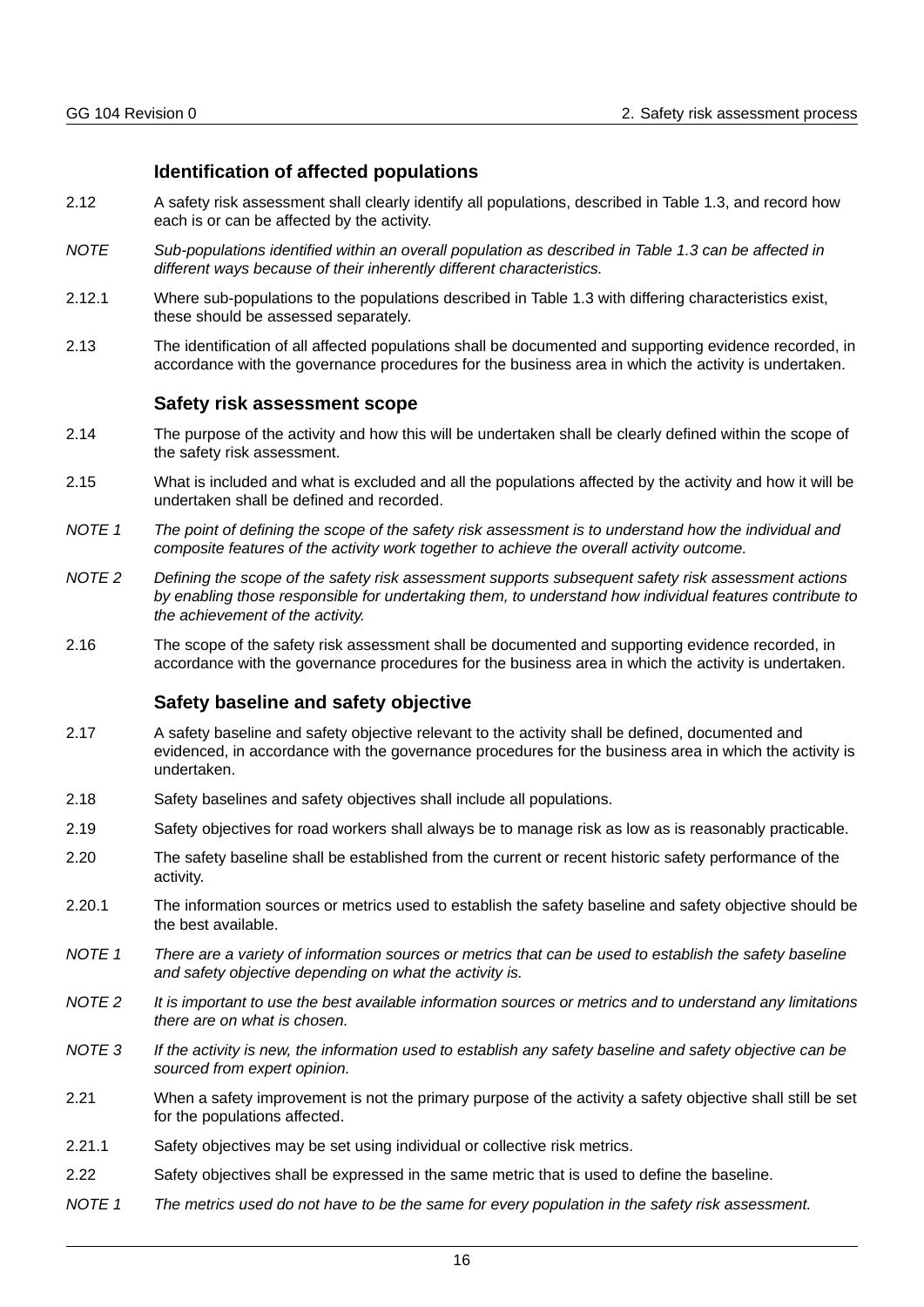- *NOTE 2 The metric used does have to be the same for a population when evaluating any change from the baseline as a result of the activity.*
- *NOTE 3 Individual risk is calculated on the safety risk to a single person and is used to represent the statistical risk of any individuals exposed to the risk.*
- *NOTE 4 In terms of individual risk the commonest metric is the probability of a typical worker being killed or injured during a year whilst undertaking their work.*
- *NOTE 5 Collective risk is used to represent the statistical risk to a group of people, or a population, associated with a particular activity.*
- *NOTE 6 In terms of collective risk the commonest metric is the average number of fatalities per year that would be expected to occur for a given activity.*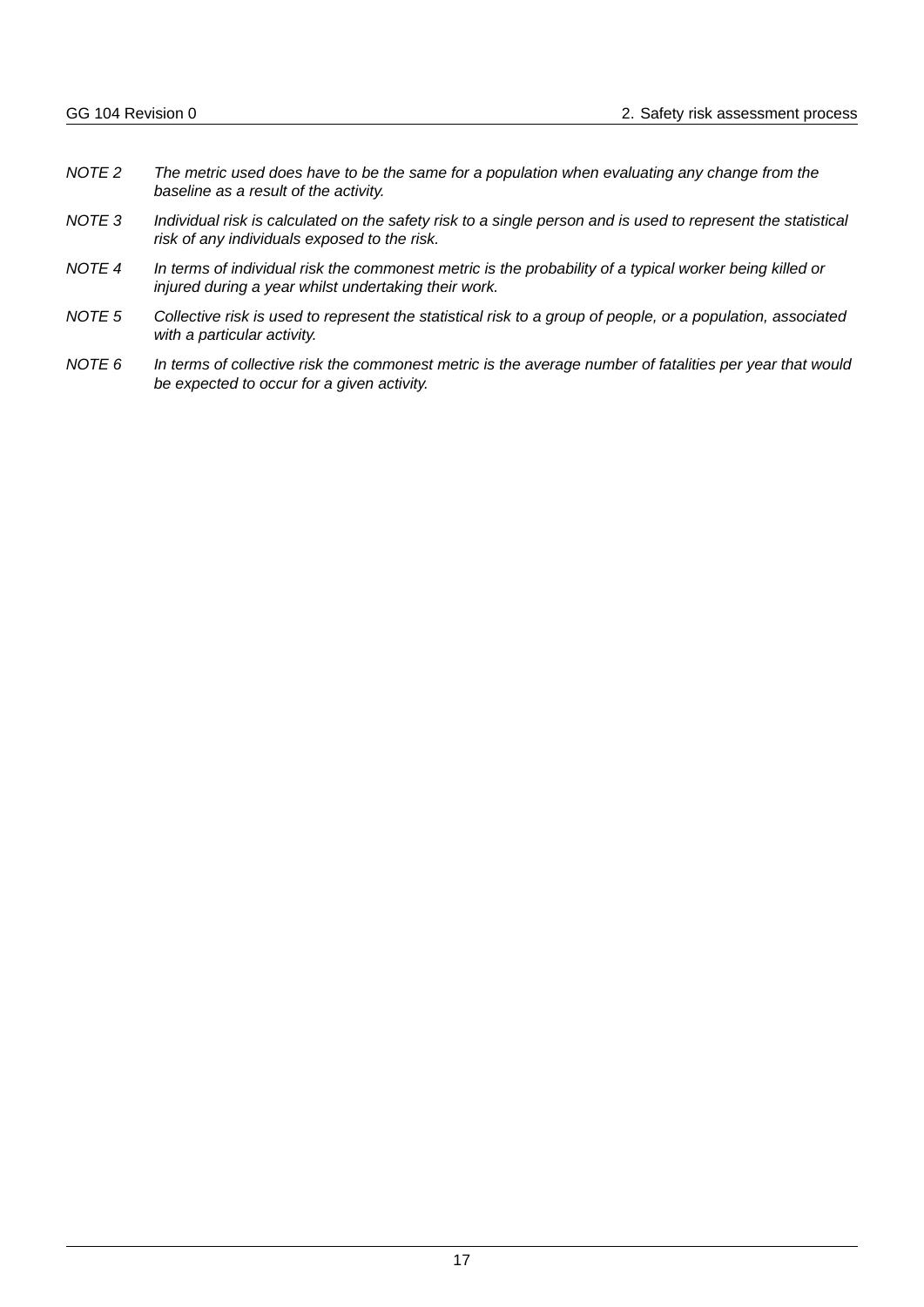## <span id="page-18-0"></span>**3. Safety risk assessment**

- 3.1 The safety risk assessment process presented in Appendix A of this document and summarised in Figure 3.1N shall be followed throughout the safety risk assessment process.
- *NOTE The safety risk assessment is summarised in Figure 3.1N.*

#### **Figure 3.1N Safety risk assessment**



## **Hazard identification**

- <span id="page-18-1"></span>3.2 All reasonably foreseeable hazards associated with an activity shall be identified.
- *NOTE The identification of all reasonably foreseeable hazards includes understanding;*
	- *1) who might be affected by the hazard, which population(s);*
	- *2) what is the hazard;*
	- *3) where is the hazard limited to specific surroundings or conditions;*
	- *4) when is the hazard limited to specific times;*
	- *5) why what is it about the population that means it is a hazard for them;*
	- *6) how does the hazard have potential to cause harm, loss or failure.*
- 3.3 All steps of hazard identification shall be documented and supporting evidence recorded in accordance with the governance procedures for the business areas.

## **Hazard analysis**

- <span id="page-18-2"></span>3.4 The identified hazards shall be analysed to understand the resulting safety risks and all reasonably foreseeable consequences if those risks are realised.
- *NOTE A simple test of effective hazard, risk and consequence identification is if they can be described in this way: "because of <insert hazard here> <the risk> might occur which would lead to <insert possible events here>".*

## **Analysis of safety risk**

<span id="page-18-3"></span>3.5 The level of detail for any safety risk analyses shall be proportionate to the safety risks being assessed and the activity type categorisation.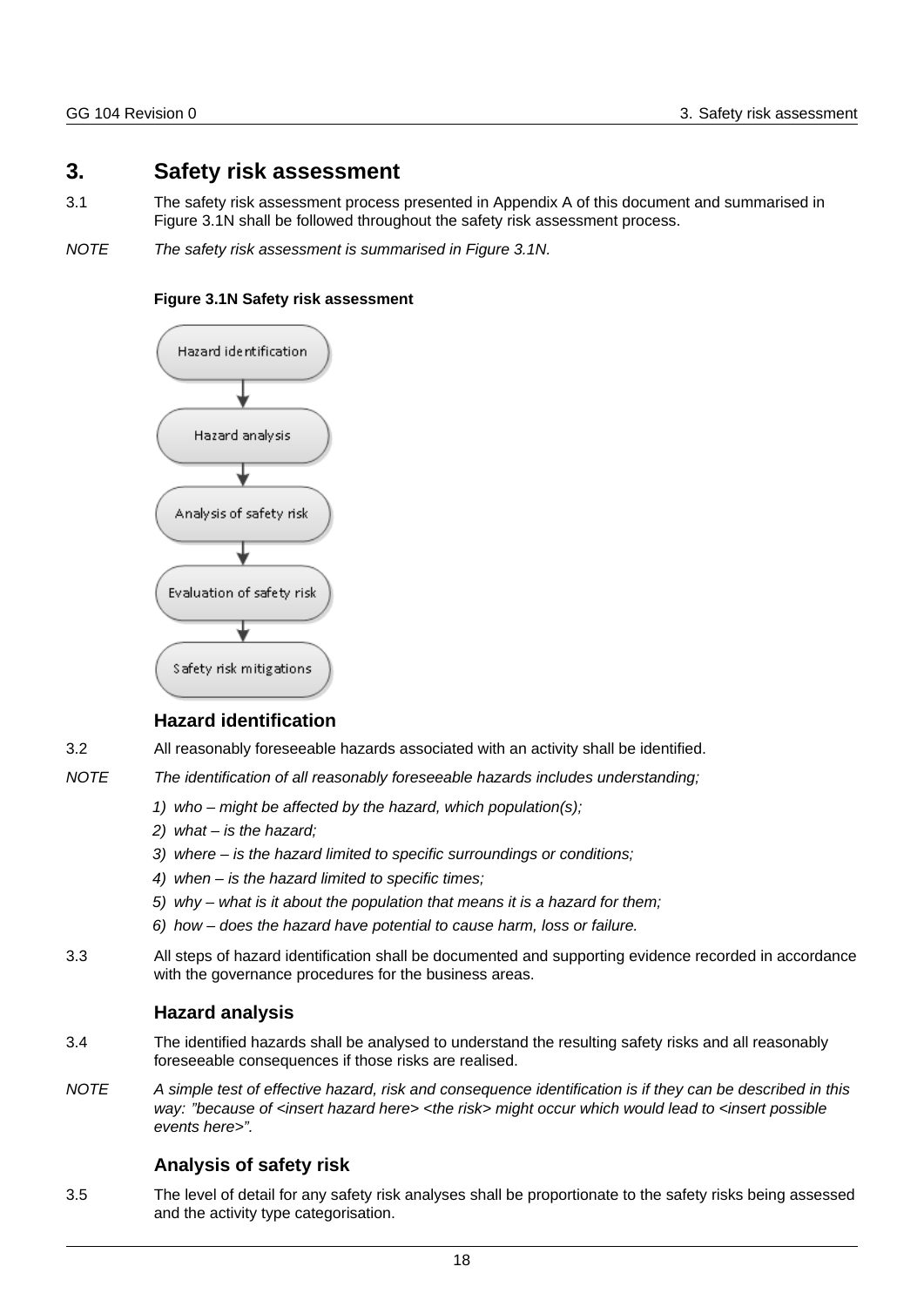- 3.5.1 The analysis of the safety risks for each population should include an assessment of the likelihood of the risk being realised and the most common potential severity of the consequences.
- 3.5.2 The analysis of the safety risks for each population may use a range of evidence sources, including:
	- 1) Quantitative data.
	- 2) Qualitative data including:
		- a) Previous experience
		- b) Expert opinion
		- c) Research
	- 3) Combination of quantitative and qualitative data.
- 3.5.3 Values for likelihood and severity of outcomes may be assigned to qualitative data for the purposes of assessment (Appendix D).

## **Evaluation of safety risks**

- <span id="page-19-0"></span>3.6 Outputs from safety risk analyses shall show the level of the safety risk associated with the activity.
- 3.7 Outputs from safety risk analyses shall be compared to the safety baseline and safety objectives set for the activity.
- 3.8 In addition to evaluating the safety risk against the safety baseline and safety objective, for worker populations and any 'other parties' population affected by the activity, the safety risk must be evaluated against the reasonably practicable principle in HASAWA [Ref 3.N].
- 3.9 During the normal operation of the motorway and all-purpose trunk roads, in addition to evaluating the safety risk against the safety baseline and safety objective, the safety risk to road user populations for any activity shall be evaluated so that a decision can be made on the basis of what is reasonably required.
- *NOTE 1 To demonstrate that something is reasonably required all suitable potential mitigations to reduce safety risks are assessed. Where the cost of a measure identified in the assessment is, in the reasonable opinion of those carrying out the assessment, proportionate to the benefit derived, that measure can be deemed as reasonably required.*
- *NOTE 2 The term normal operation is used to describe when the use of the road is not constrained by Highways England implementing planned roadworks and includes instances when emergency traffic management is deployed.*

| <b>Population</b> | Safety risk decision criteria for normal operation including ETM |  |
|-------------------|------------------------------------------------------------------|--|
| Workers           | ALARP                                                            |  |
| <b>Users</b>      | Reasonably required                                              |  |
| Other parties     | <b>ALARP</b>                                                     |  |

#### **Table 3.9N2 Safety risk decision criteria for normal operations**

- 3.10 Outside of the normal operation, of the motorway and all-purpose trunk roads, in addition to evaluating the safety risk for any activity against the safety baseline and safety objective, the safety risk to road user populations and any 'other parties' populations affected by the activity, must be evaluated against the reasonably practicable principle in HASAWA [Ref 1.N].
- *NOTE The term outside of normal operation is used to describe when the use of the road is constrained by Highways England implementing roadworks. Only in this instance is the road not in normal operation and Highways England's responsibility under health and safety legislation changes and during the period of road work activity the safety risk exposure of road user populations is managed differently.*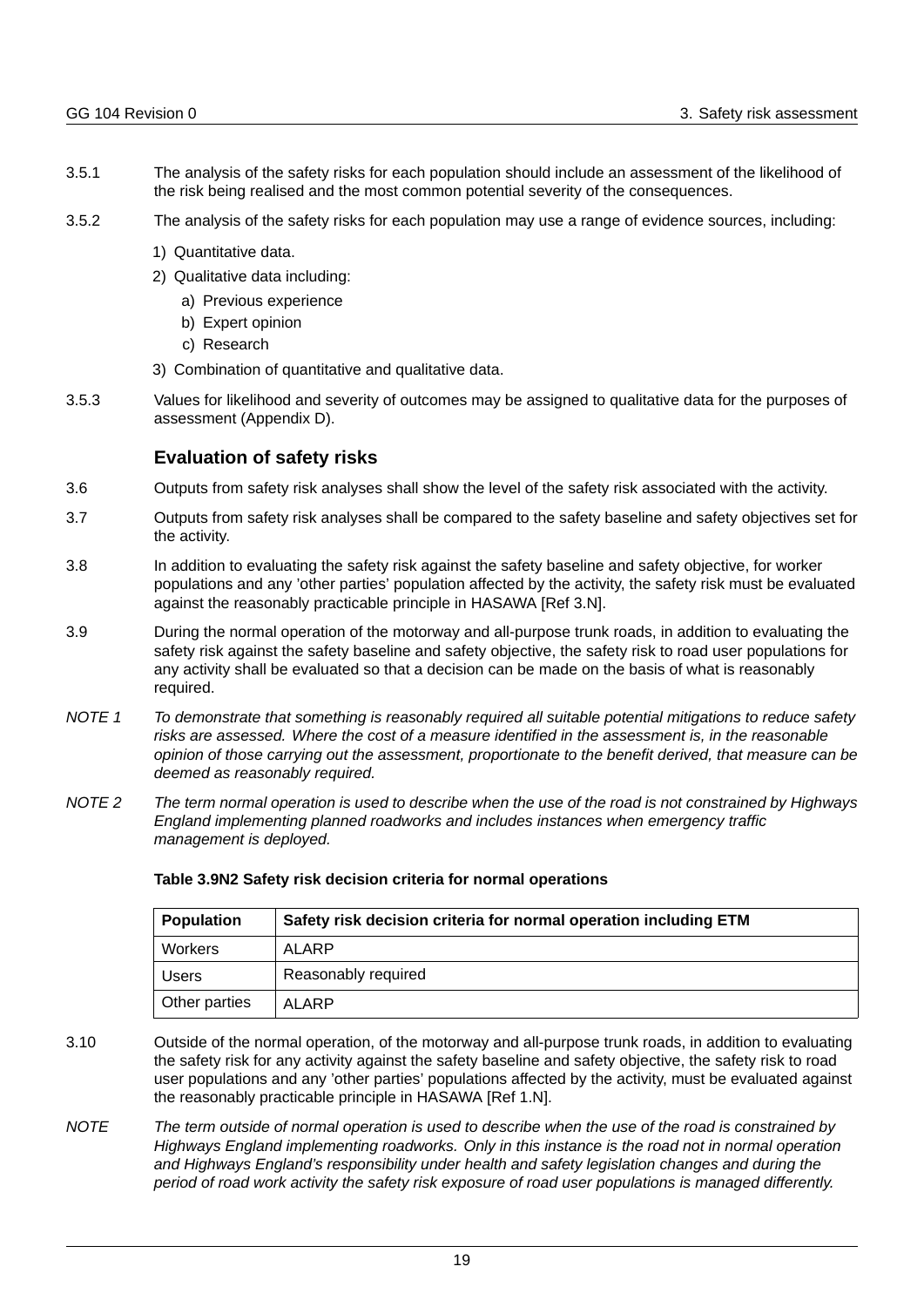| <b>Population</b> | Safety risk decision criteria outside of normal operation |  |
|-------------------|-----------------------------------------------------------|--|
| Workers           | ALARP                                                     |  |
| <b>Users</b>      | ALARP                                                     |  |
| Other parties     | ALARP                                                     |  |

#### **Table 3.10N Safety risk decision criteria outside of normal operations**

3.11 The evaluation of the safety risk analyses and any decisions on whether a measure is reasonably required shall be documented and supporting evidence recorded, in accordance with the governance procedures for the business area in which the activity is undertaken.

## **Safety risk mitigations**

- <span id="page-20-0"></span>3.12 Where the outcome of the safety risk assessment evaluation for an option being safety risk assessed, is within the list below, safety risk mitigations shall be explored.
	- 1) Shows a safety risk dis-benefit from the safety baseline.
	- 2) It does not meet the safety objective.
	- 3) Does not accord with ALARP.
	- 4) Is less than what is deemed reasonably required.
- *NOTE 1 Safety risk mitigations are measures implemented to reduce the likelihood of a risk being realised or lessen the severity of the potential outcome. Safety risk mitigations are also be known as control measures.*
- *NOTE 2 Highways England can exercise discretion in deciding to provide or omit safety risk mitigations.*
- 3.13 Safety risk mitigation measures shall follow the ERIC hierarchy Eliminate, Reduce, Isolate and Control for each safety risk.
- *NOTE 1 The ideal option for a safety risk mitigation measure is to eliminate the safety risk.*
- *NOTE 2 Where the elimination of safety risks cannot be achieved or the costs to do so are disproportionate, reducing, isolating or controlling risks are assessed in turn.*
- *NOTE 3 A benefit cost ratio (BCR) for a safety risk mitigation that is > 2 shows a good return on investment for what it costs and can be promoted on safety grounds.*
- *NOTE 4 A BCR for a safety risk mitigation that is < 1 does not show a good return on investment for what it costs and cannot be promoted on safety grounds.*
- 3.13.1 Any safety risk mitigations with BCRs between the range >2 and <1 can be considered alongside all the other options and where a greater benefit can reasonably be achieved by allocation of the cost of that safety risk mitigation elsewhere within the scheme or a wider programme of works, this should be taken into account in deciding which safety risk mitigation is selected.
- *NOTE The benefits in a BCR will generally be measured against a monetised value for a risk of death i.e. Value of Preventing a fatality (VPF) [Ref 7.I]; depending on the data available other metrics such as Fatalities and Weighted Injuries (FWIs), Killed and Seriously Injured (KSIs), Personal Injury Accidents (PIAs) [Ref 6.I]or incidents can also be used.*
- 3.13.2 A decision to do nothing may be a valid one if it is the proper conclusion of the assessment process outlined in this document.
- 3.13.3 The residual safety risk should be assessed for comparison to the safety baseline and the safety objective for each safety risk mitigation considered.
- 3.14 Safety risks for the activity shall be managed to optimise the safety risk benefits and deliver that which is reasonably required.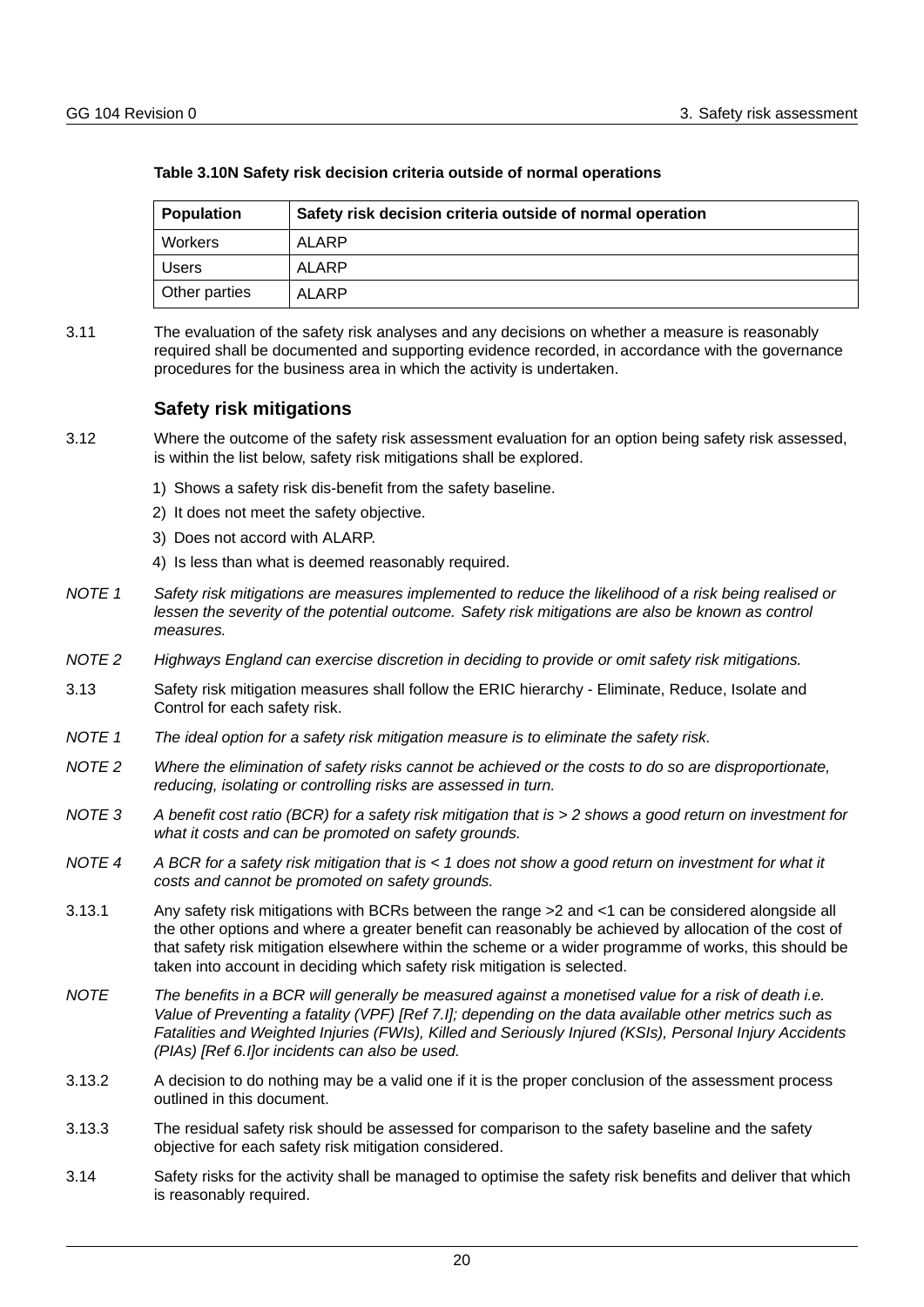- 3.14.1 In maximising the safety risk benefit of the activity, the HSE approved concept of trade-off may be applied (in accordance with the HSE document 'R2P2 Reducing Risks and Protecting People [Ref 3.I].
- 3.14.2 In applying a trade-off, any safety risk dis-benefit to a single population should be out-weighed by a safety risk benefit to one or all of the other populations.
- 3.15 Where a safety risk dis-benefit occurs to one population to enable a decrease in risk exposure for another population, the residual risk for the sacrificing population shall remain with that which is tolerable.
- *NOTE 1 Tolerability of risk is based on the understanding that it is not possible to fully eradicate all risk associated with every activity, and it acknowledges the relationship between the willingness to accept risks to secure benefits.*
- *NOTE 2 The concept of tolerability contains boundaries that describe risks as unacceptable, tolerable and broadly acceptable; unacceptable because the benefits secured do not warrant the risk being taken and broadly acceptable because the risk is so low that there is no discernible benefit from reducing it further.*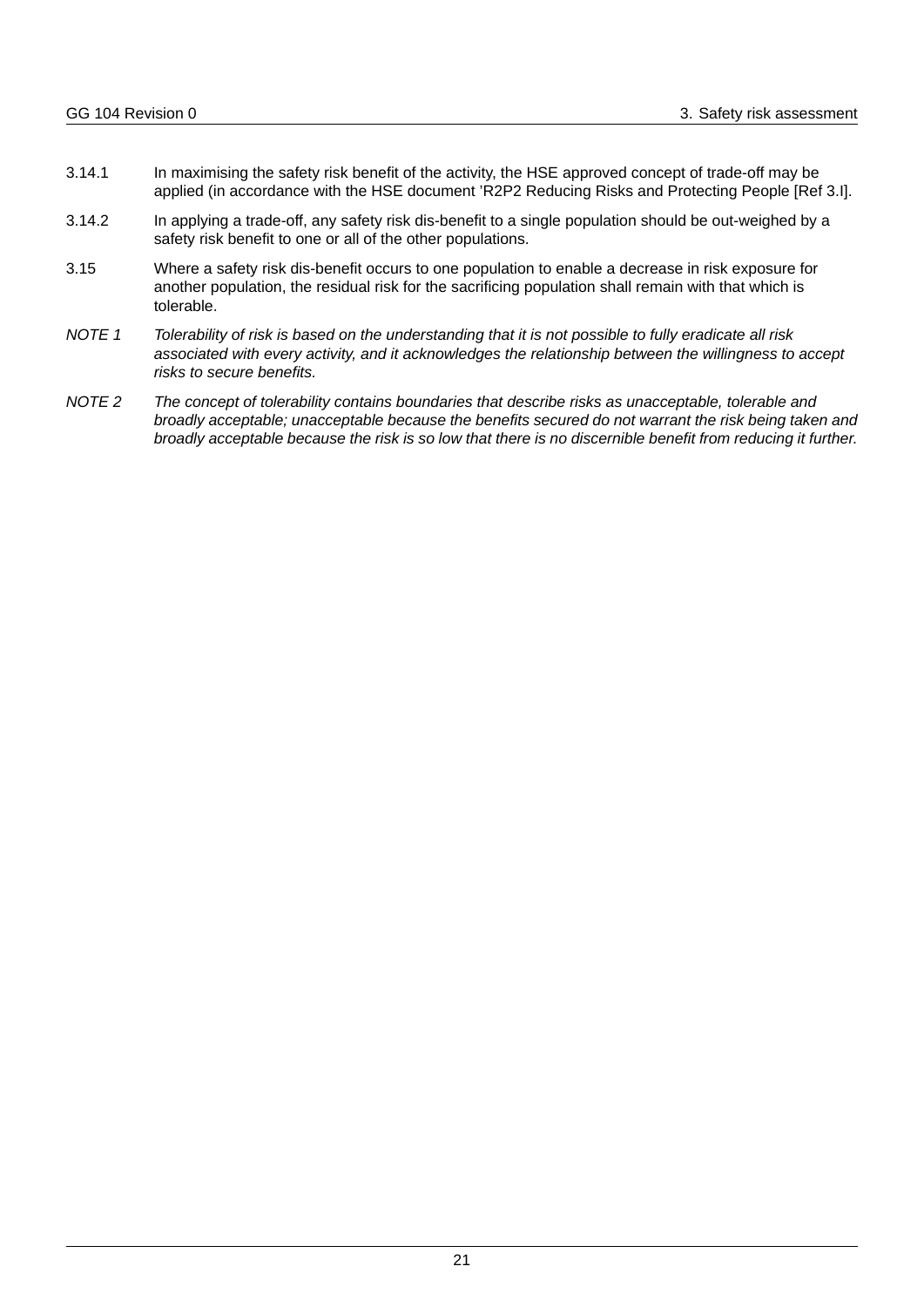## <span id="page-22-0"></span>**4. Document and maintain the safety risk assessment**

- 4.1 The safety risk assessment process presented in Appendix A of this document shall be followed throughout the safety risk assessment process.
- *NOTE The process for documenting the safety risk assessment process and maintaining that documentation is summarised in Figure 4.1N.*

## **Figure 4.1N Document and maintain safety risk assessment process**



- 4.2 All steps of the safety risk assessment shall be documented.
- 4.3 All steps of the safety risk assessment shall have the supporting evidence recorded to demonstrate that an appropriate level of rigour has been applied to assess the expected safety performance and to demonstrate how the design and implementation of the activity can satisfy the safety objective.
- 4.4 The format and extent of the safety risk assessment documentation shall be defined in accordance with the governance arrangements for the business area in which the activity is undertaken.

## **Update the safety risk assessment**

- <span id="page-22-1"></span>4.5 Safety risk assessments are live documents which shall be reviewed and updated throughout the life of the activity.
- *NOTE If anything changes that affects the activity or component part(s) of it, a review to check that whatever has changed does not invalidate the safety risk assessment is necessary.*

## **Assumption validation and monitoring**

- <span id="page-22-2"></span>4.6 The scope of and timescales for a review of the safety risk assessment shall be defined and documented, in accordance with the governance procedures for the business area in which the activity is undertaken.
- 4.7 Where any assumptions were made in relation to the safety risk assessment, these shall be validated as part of the review.
- 4.8 The detail of any residual risks that require active monitoring shall be recorded and an owner assigned.
- 4.9 Monitoring and review arrangements shall be defined in accordance with the governance procedures for the business area in which the activity is undertaken.
- *NOTE For type A activities (Categorisation of the activity type) it is acceptable for monitoring to be a part of routine performance measurement.*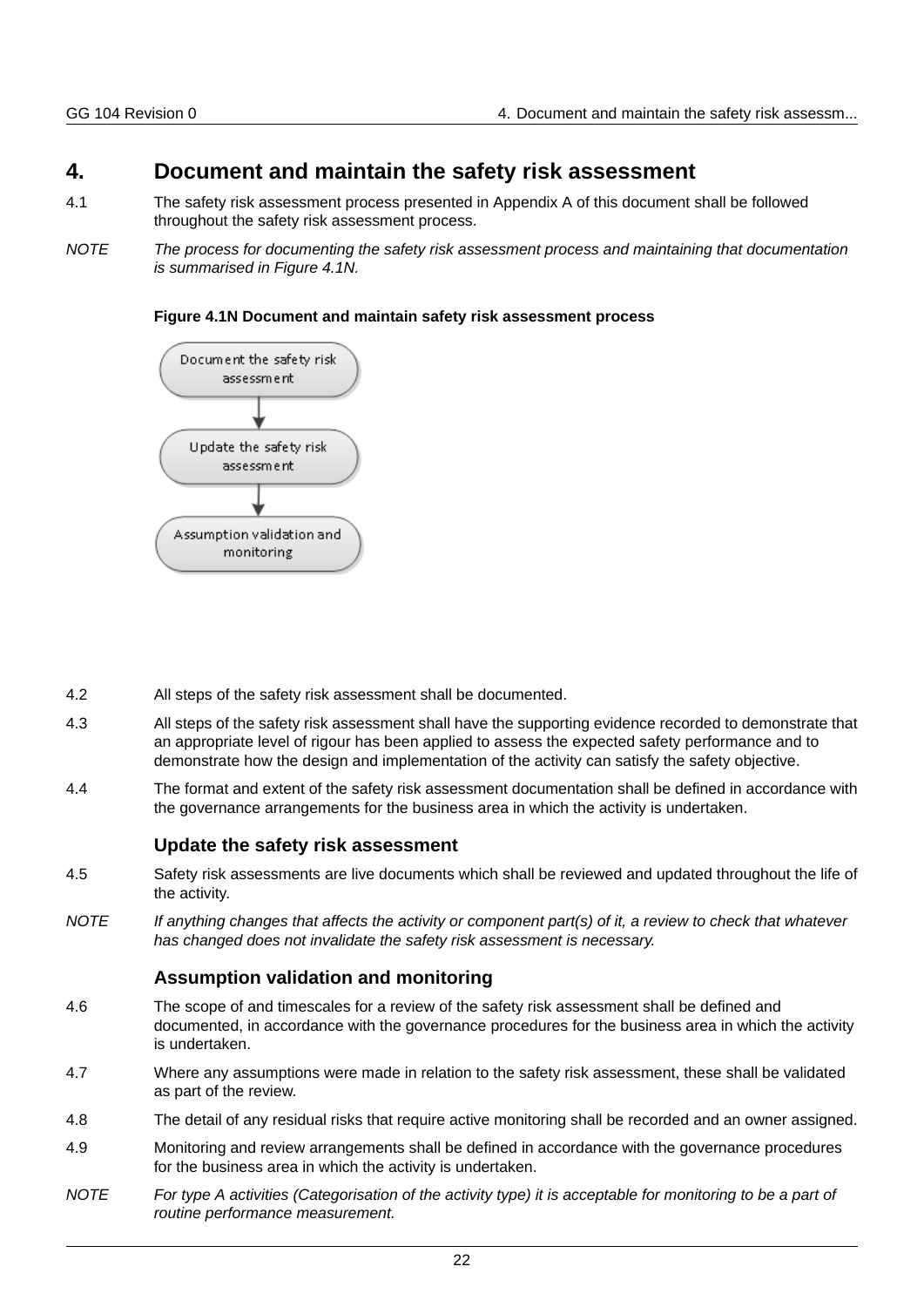4.10 The monitoring and review arrangements shall be documented and supporting justification recorded, in accordance with the governance procedures for the business area in which the activity is undertaken.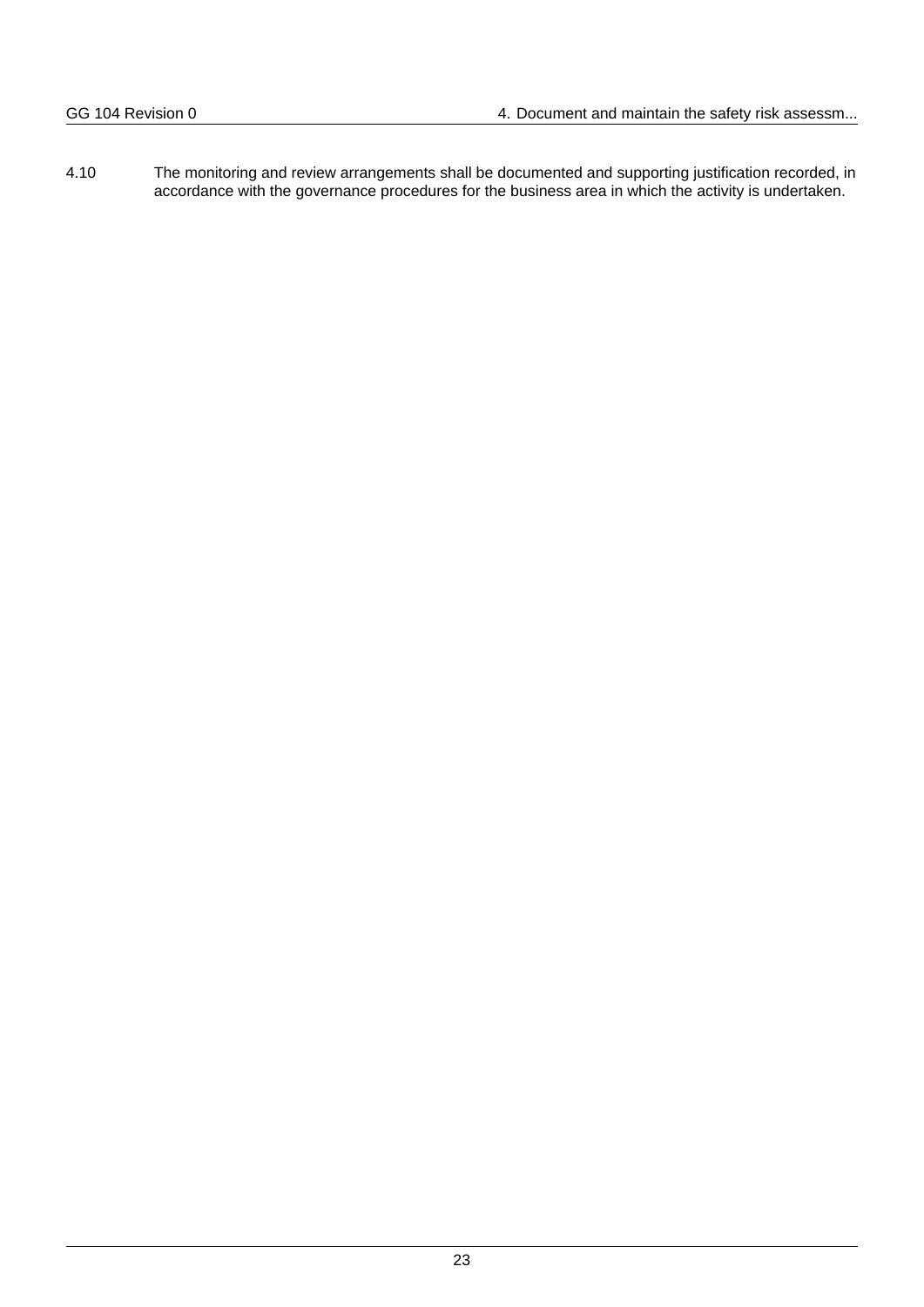## <span id="page-24-0"></span>**5. Normative References**

The following documents, in whole or in part, are normative references for this document and are indispensable for its application. For dated references, only the edition cited applies. For undated references, the latest edition of the referenced document (including any amendments) applies.

| Ref 1.N | 'Health and Safety at Work etc. 1974 Section 3.1'                                   |
|---------|-------------------------------------------------------------------------------------|
| Ref 2.N | 'Health and Safety at Work etc. Act 1974'                                           |
| Ref 3.N | 'Health and Safety at Work etc. Act 1974 Section 2 and section 3.1'                 |
| Ref 4.N | Highways England. GG 101, 'Introduction to the Design Manual for Roads and Bridges' |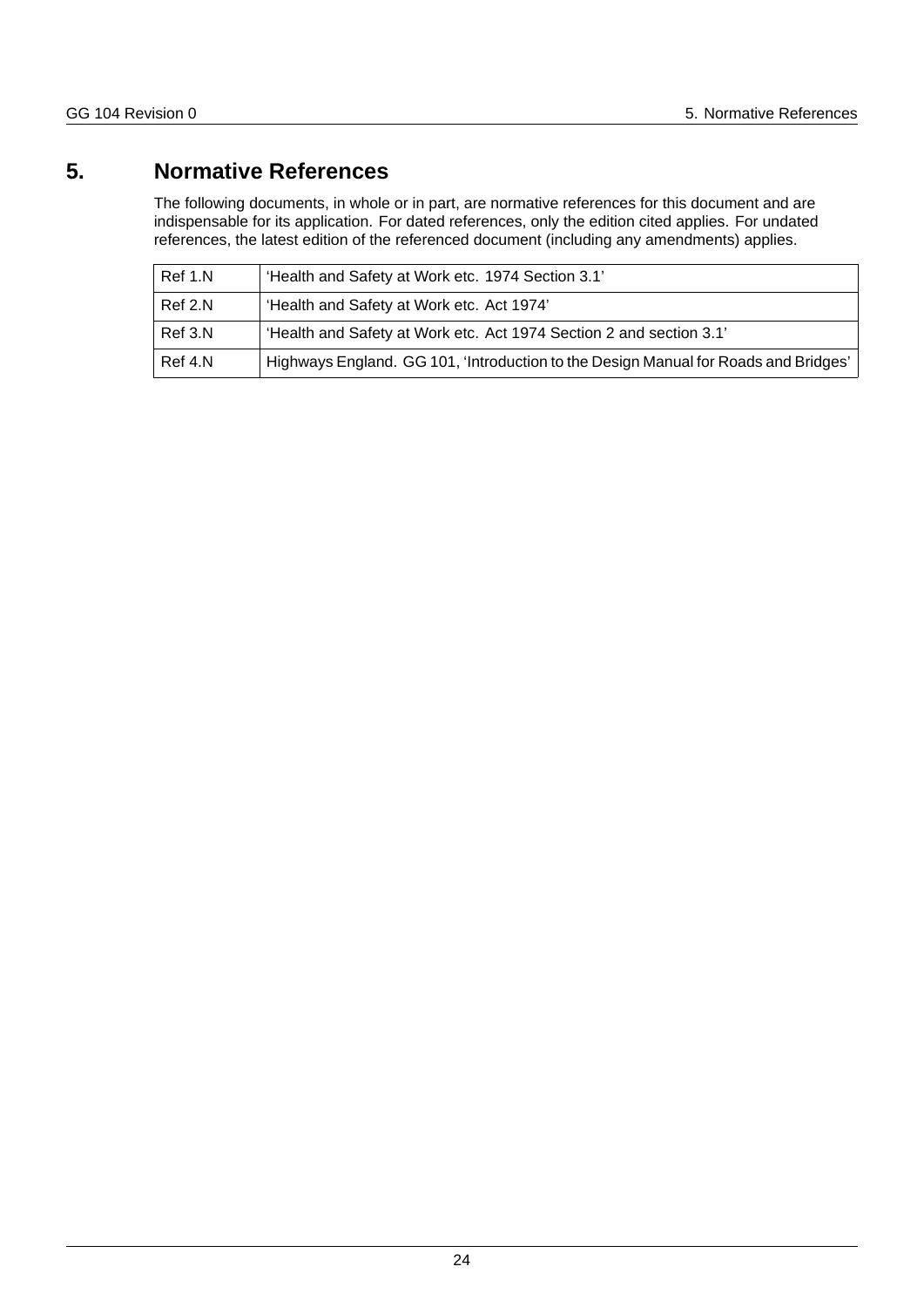## <span id="page-25-0"></span>**6. Informative References**

The following documents are informative references for this document and provide supporting information.

| Ref 1.1 | Highways England. 'Health and Safety 5 year Action Plan, May 2017'                            |
|---------|-----------------------------------------------------------------------------------------------|
| Ref 2.1 | Standards for Highways. 'NSCRG and PSCRG Remit for Organisation and Gover-<br>nance document' |
| Ref 3.I | Health and Safety Executive Report. 'Reducing Risks, Protecting People.'                      |
| Ref 4.I | 'The Construction (Design and Management) Regulations 2015'                                   |
| Ref 5.I | 'The Infrastructure Act 2015'                                                                 |
| Ref 6.I | 'Transport Appraisal Guidance Unit A 4.1 Social Impact Appraisal, section 2.1.5'              |
| Ref 7.I | 'Transport Appraisal Guidance Unit A 4.1 Social Impact Appraisal, section 2.2.4"              |
|         |                                                                                               |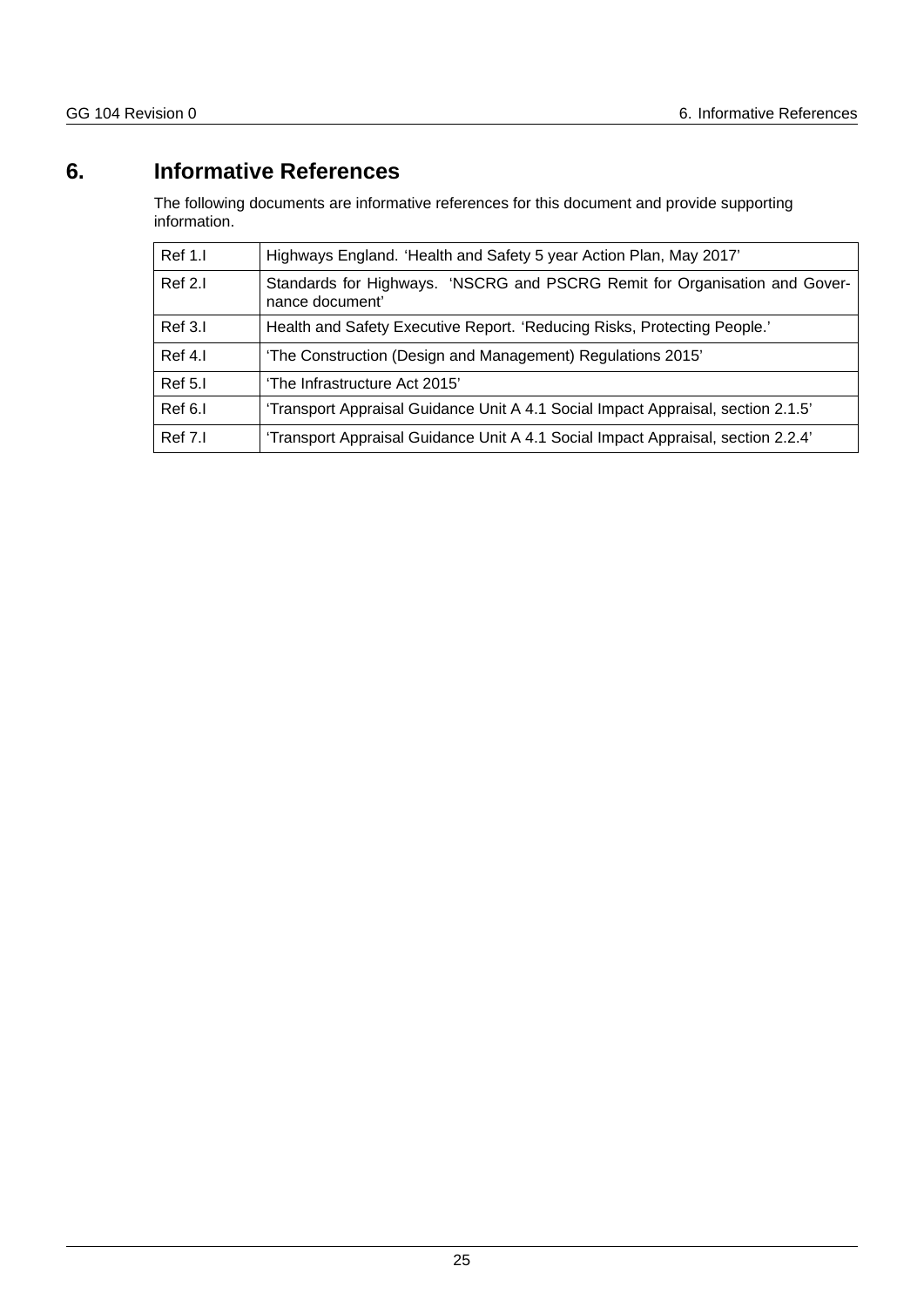## <span id="page-26-0"></span>**Appendix A. Safety risk assessment process**



To Safety Risk Assessment Process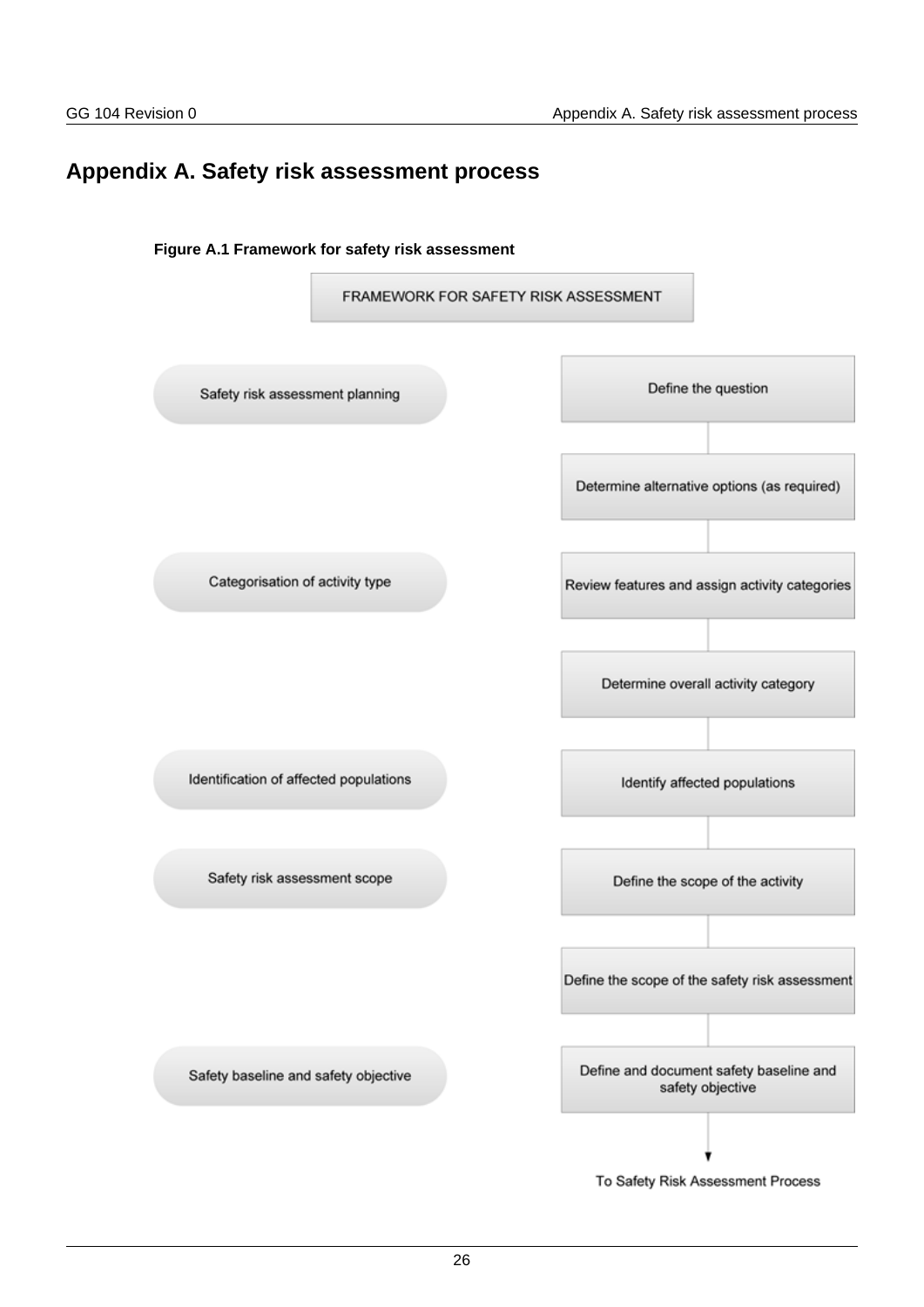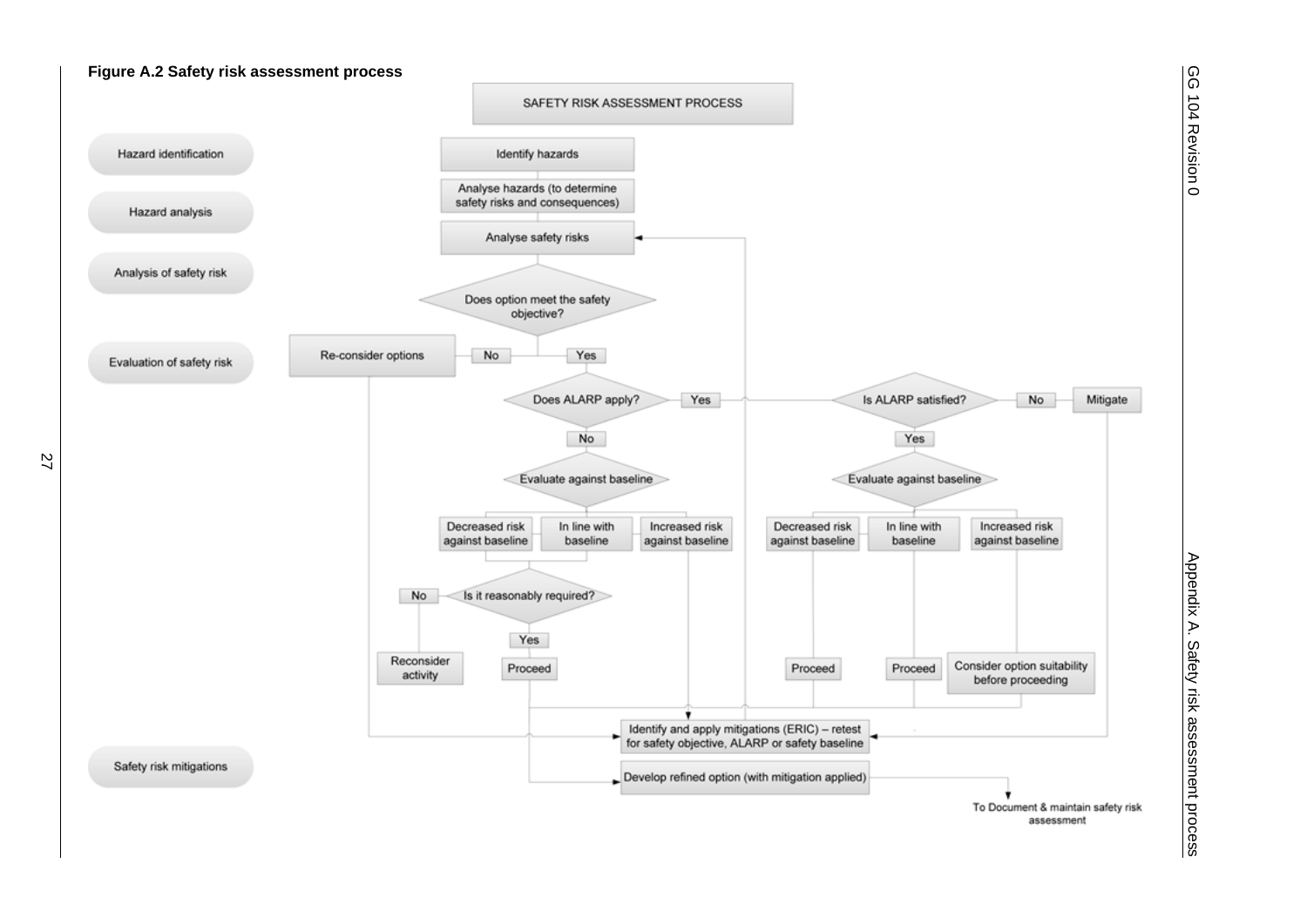

#### **Figure A.3 Document and maintain safety risk assessment**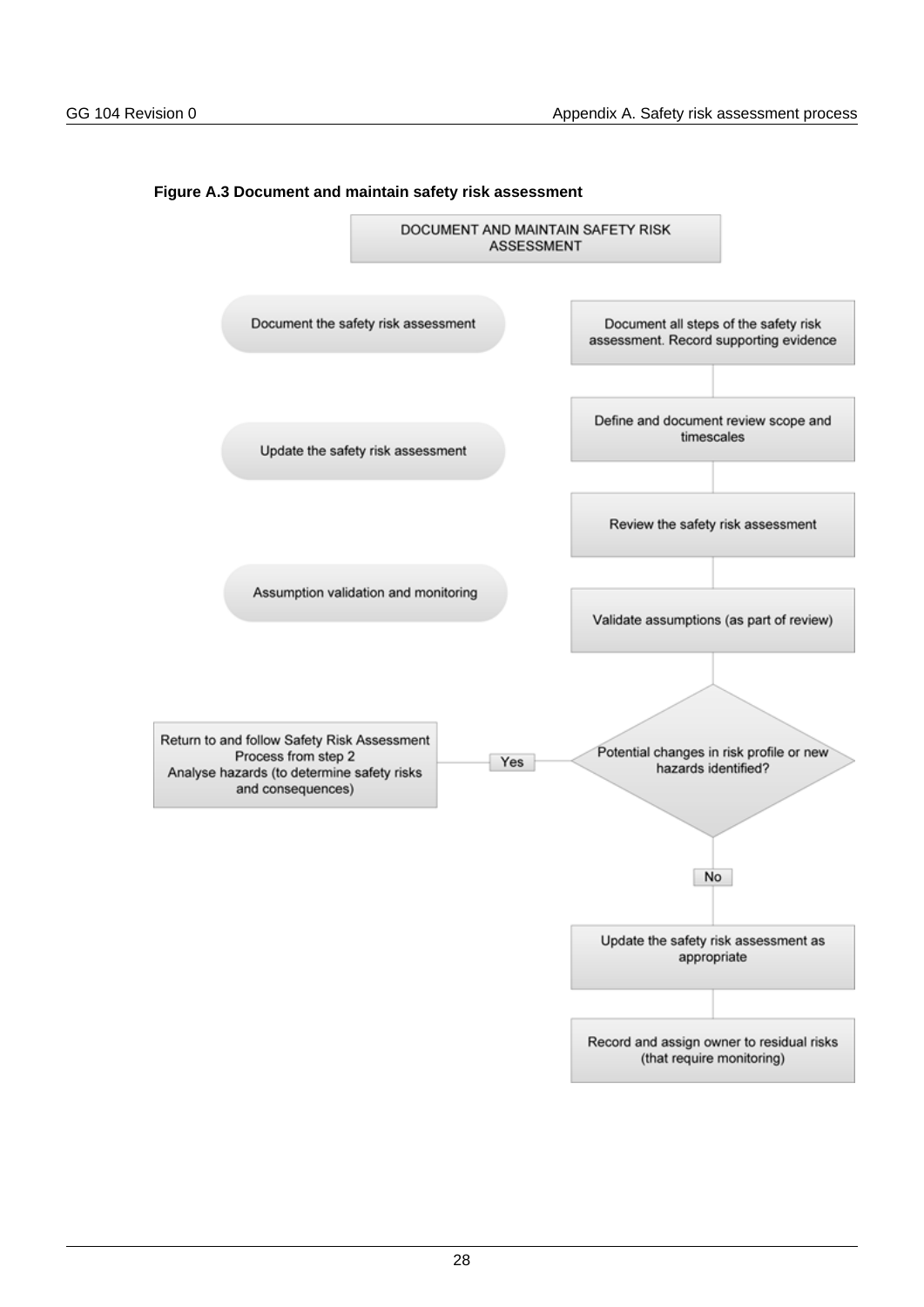## <span id="page-29-0"></span>**Appendix B. Safety risk assessment tasks**

Table B.1 (overleaf) lists the tasks for safety risk assessment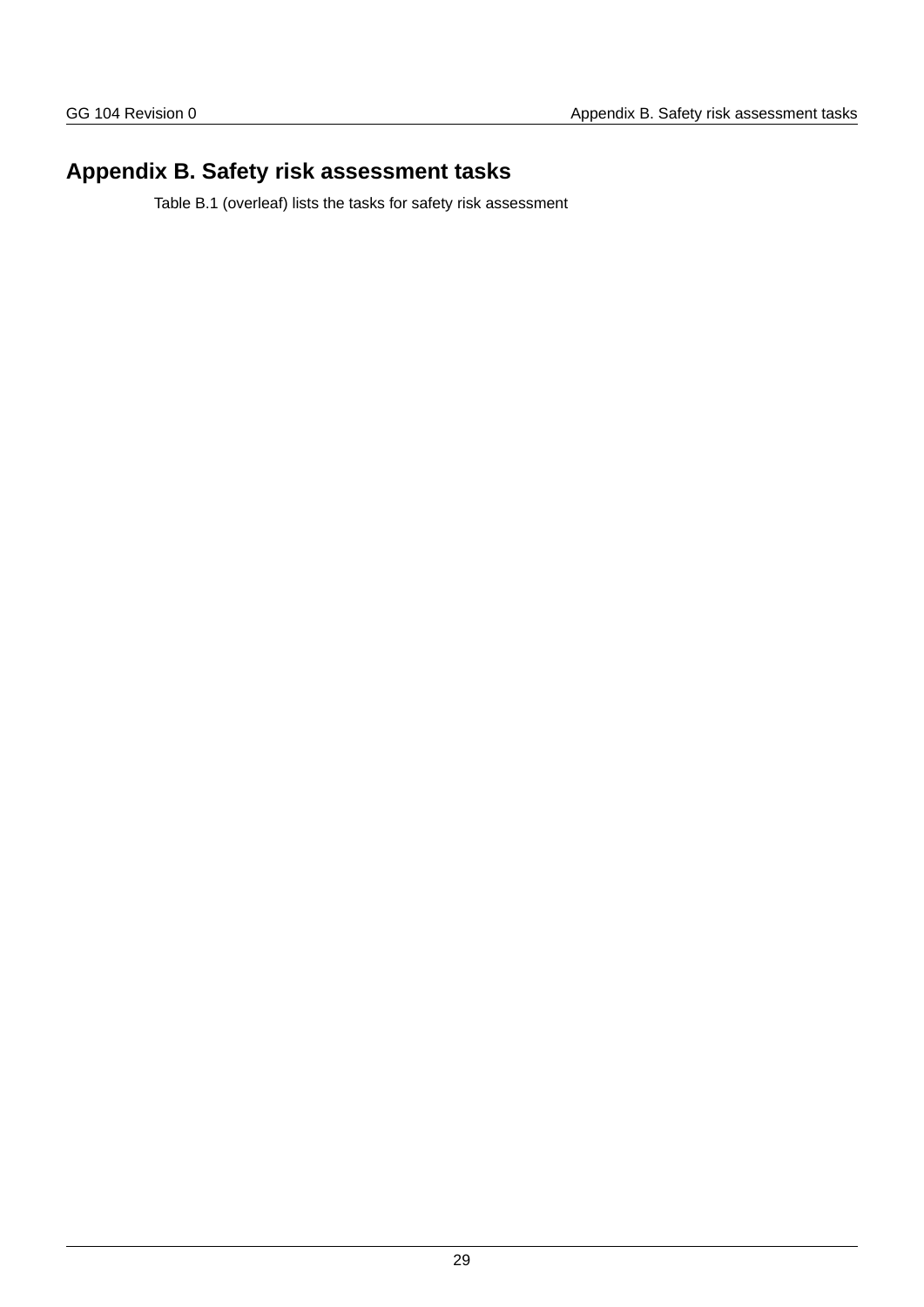|  | Table B.1 Safety risk assessment tasks |  |
|--|----------------------------------------|--|
|  |                                        |  |

| <b>Framework safety</b><br>risk assessment pro-<br>cess steps                                                                                                                                                              | <b>Task</b>                                                        | <b>Description of activity</b>                                                                                                                                                                                                                                                                                                                          | Reason for carrying out the activity                                                                                                                                                                                                                                                                        |
|----------------------------------------------------------------------------------------------------------------------------------------------------------------------------------------------------------------------------|--------------------------------------------------------------------|---------------------------------------------------------------------------------------------------------------------------------------------------------------------------------------------------------------------------------------------------------------------------------------------------------------------------------------------------------|-------------------------------------------------------------------------------------------------------------------------------------------------------------------------------------------------------------------------------------------------------------------------------------------------------------|
| Safety risk assessment<br>planning<br>(Aspects covered:-<br>Safety risk assessment<br>process;<br>Safety risk assessment<br>planning;<br>Categorisation of the<br>activity;<br>Identification of affected<br>populations). | Develop a plan for safety.                                         | Document a clear plan of how safety risk<br>will be managed for all populations through-<br>out the life cycle of the activity.<br>Define the specific safety risk activities that<br>will be undertaken for the activity.<br>In activities categorised as Type B or C es-<br>tablish a safety control review group to en-<br>dorse the categorisation. | Supports the planning of safety activities<br>and demonstrates that a defined safety risk<br>management approach is being used.<br>Establish roles and responsibilities.<br>Provides a means of communicating to<br>and educating stakeholders as to how the<br>project will achieve its safety objectives. |
| Safety baseline and<br>objectives.                                                                                                                                                                                         | Define and document the safety base-<br>line and safety objective. | Document a suitable baseline for the activ-<br>ity.<br>Document objectives to cover relevant pop-<br>ulations and align with wider Highways<br>England safety and risk objectives.                                                                                                                                                                      | Allow the effect of the activity to be mea-<br>sured.<br>A safety baseline is required to measure the<br>achievement of the safety objective.<br>Have a clear understanding of the rationale<br>to be pursued for managing safety for the<br>different populations affected by the activ-<br>ity.           |
|                                                                                                                                                                                                                            |                                                                    |                                                                                                                                                                                                                                                                                                                                                         |                                                                                                                                                                                                                                                                                                             |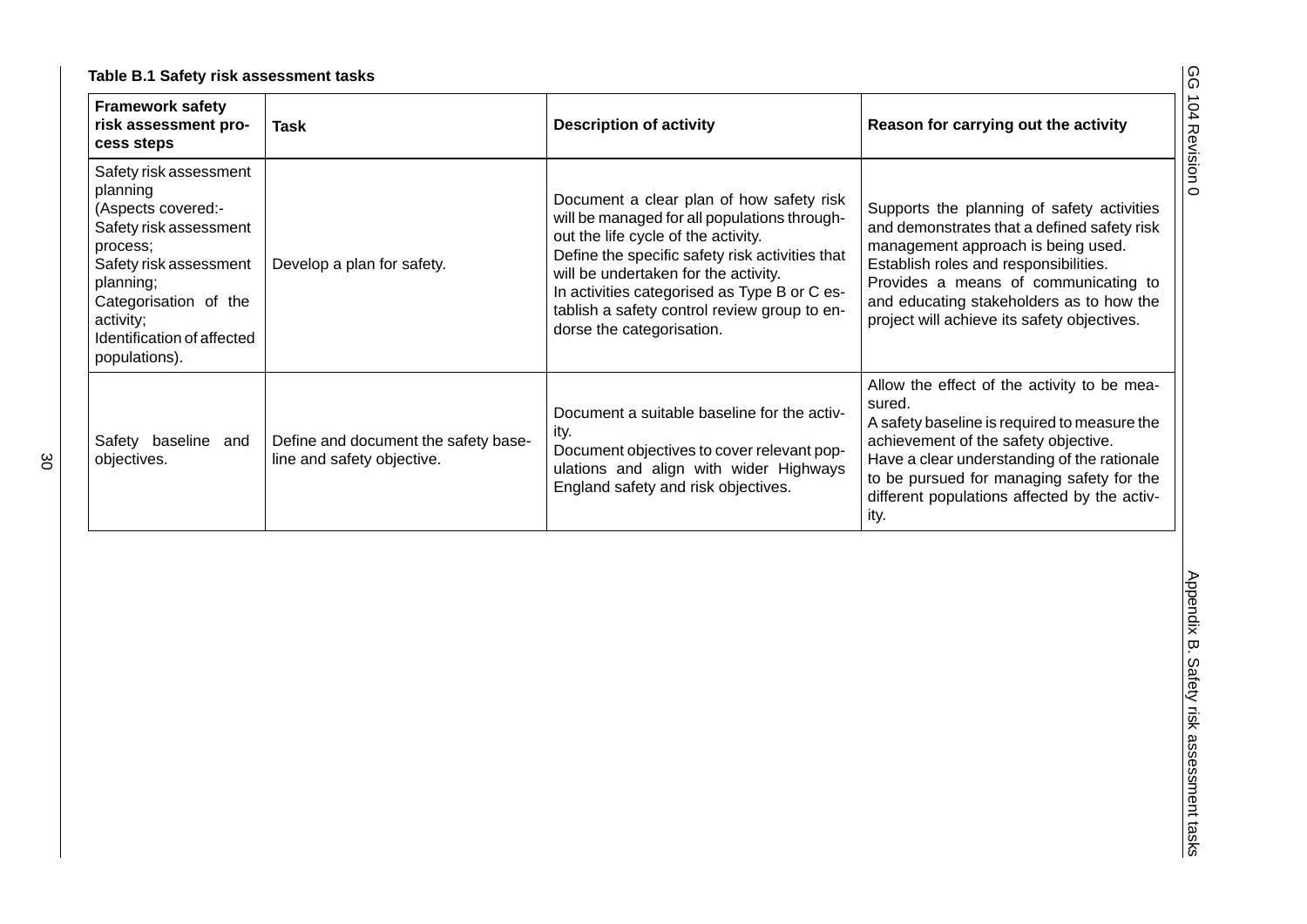|  | Table B.1 Safety risk assessment tasks (continued) |  |
|--|----------------------------------------------------|--|
|--|----------------------------------------------------|--|

| <b>Framework safety</b><br>risk assessment pro-<br><b>Task</b><br>cess steps                                          |                                  | <b>Description of activity</b>                                                                                                                                                                                                                                                                                                                 | Reason for carrying out the activity                                                                                                                                                                                                                                                                                         |  |
|-----------------------------------------------------------------------------------------------------------------------|----------------------------------|------------------------------------------------------------------------------------------------------------------------------------------------------------------------------------------------------------------------------------------------------------------------------------------------------------------------------------------------|------------------------------------------------------------------------------------------------------------------------------------------------------------------------------------------------------------------------------------------------------------------------------------------------------------------------------|--|
|                                                                                                                       | Type A project -Risk assessment. | Identify and document reasonably foresee-<br>able hazards associated with the activity<br>for all populations. Conduct safety risk as-<br>sessment.<br>Record details of any residual risks, and<br>provide clear guidance on how these will<br>be managed / monitored into the future.                                                        | Supports the identification and documenta-<br>tion of the hazards that will affect the activ-<br>ity; enabling them to be appropriately safety<br>risk assessed and subsequently mitigated.<br>To ensure any residual risks are handed<br>over to the appropriate owner within High-<br>ways England for ongoing management. |  |
| identification<br>Hazard<br>and analysis.<br>Analysis and evalua-<br>tion of safety risk.<br>Safety risk mitigations. | Type B project -Risk assessment. | As above, and conduct additional, appro-<br>priate safety risk assessments. Consider<br>use of sensitivity analysis to support safety<br>risk assessments.                                                                                                                                                                                     | As above. Provides additional detail and<br>rigour to the safety risk assessments and<br>ensures that options are informed by risk<br>assessment.<br>Sensitivity analysis on risk scores will help<br>focus resources on areas where significant<br>safety improvements are required.                                        |  |
|                                                                                                                       | Type C project -Risk assessment. | As above, and conduct additional hazard<br>analysis and appropriate safety risk as-<br>sessment for all populations which may<br>include:<br>Preliminary hazard analysis (PHA);<br>System hazard analysis (SHA);<br>Sub-system hazard analysis (SSHA);<br>Interface hazard analysis (IHA);<br>Operation and support hazard analysis<br>(OSHA). | Supports the identification of hazards aris-<br>ing from various sources and interfaces,<br>enabling the activity to be thoroughly risk<br>assessed and subsequent mitigations pro-<br>posed. The management of these hazards<br>will be consolidated in a log of hazards.                                                   |  |
| Document the safety<br>risk assessment.                                                                               |                                  | Document all safety risk assessment tasks<br>undertaken. Include evidence showing that<br>appropriate safety objectives have been<br>developed and demonstrate how these ob-<br>jectives have been achieved.                                                                                                                                   | To demonstrate that the appropriate level<br>of safety management has been under-<br>taken to assess the expected safety perfor-<br>mance.                                                                                                                                                                                   |  |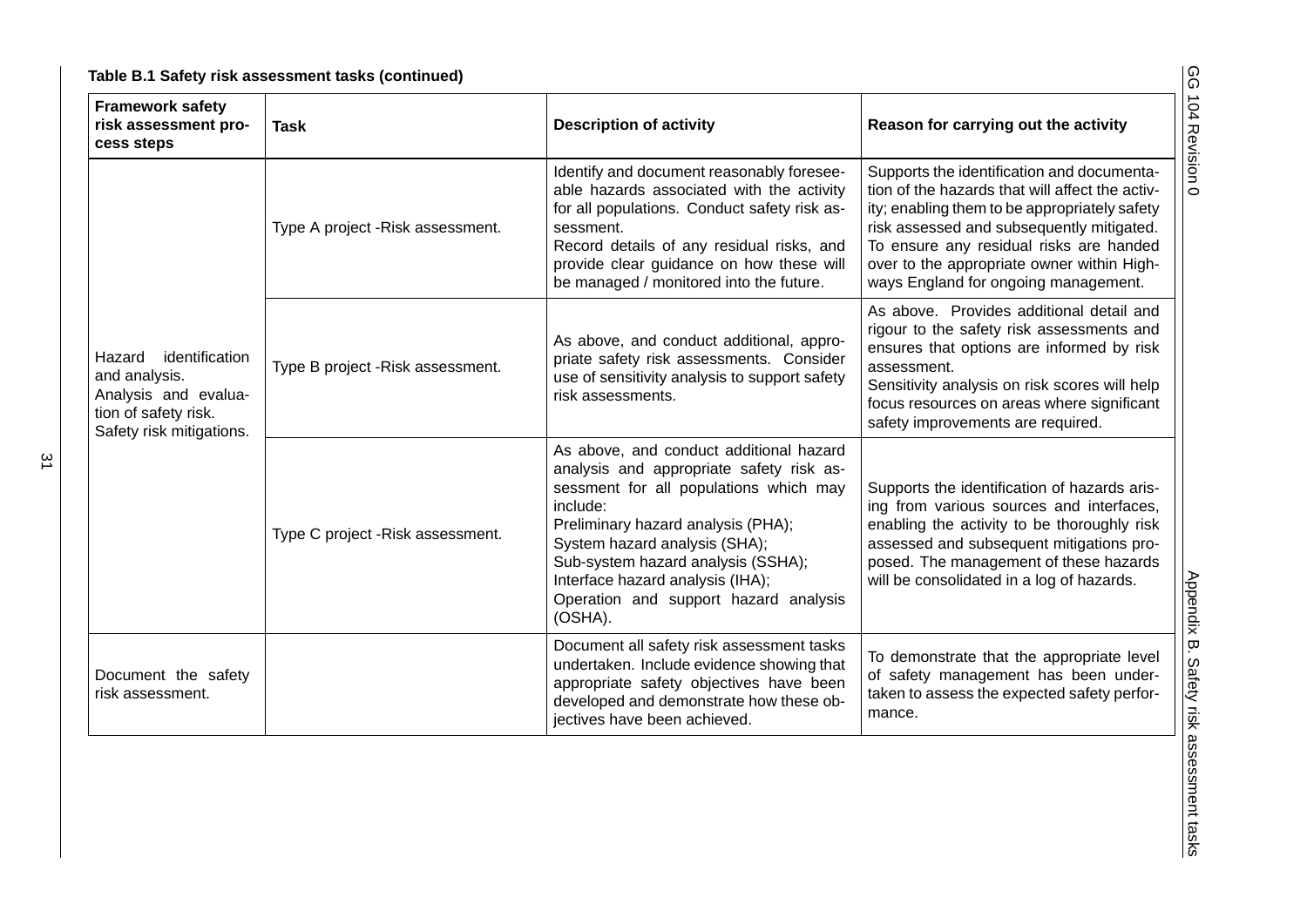|  | Table B.1 Safety risk assessment tasks (continued) |  |
|--|----------------------------------------------------|--|
|--|----------------------------------------------------|--|

| <b>Framework safety</b><br>risk assessment pro-<br>cess steps | <b>Task</b>                                         | <b>Description of activity</b>                                                                                                                                                                                                                                                                                                                                                                                                                                                                                                                              | Reason for carrying out the activity                                                                                                                                                                                                                                                                                     |  |
|---------------------------------------------------------------|-----------------------------------------------------|-------------------------------------------------------------------------------------------------------------------------------------------------------------------------------------------------------------------------------------------------------------------------------------------------------------------------------------------------------------------------------------------------------------------------------------------------------------------------------------------------------------------------------------------------------------|--------------------------------------------------------------------------------------------------------------------------------------------------------------------------------------------------------------------------------------------------------------------------------------------------------------------------|--|
| Update the safety risk<br>assessment.                         | Updating safety documentation.                      | Safety risk assessments are live docu-<br>ments which are to be reviewed and up-<br>dated throughout the life of the activity.<br>If anything changes that affects the activ-<br>ity or component part(s) of it, a review to<br>check that whatever has changed does not<br>invalidate the safety risk assessment will be<br>necessary.                                                                                                                                                                                                                     | Maintain documentation as a record of<br>status of the safety risk assessment and<br>records ongoing achievement of safety ob-<br>jectives.<br>This activity demonstrates that the activity<br>still meets all of the necessary safety re-<br>quirements and that appropriate safety risk<br>management is continuing.   |  |
| Assumption validation<br>and monitoring.                      | Define and document review scope<br>and timescales. | Verify that the activity has implemented any<br>identified safety requirements and ensure<br>that all planned safety activities have been<br>adequately undertaken. Validate assump-<br>tions and meeting safety objectives. This<br>will require post operational monitoring.<br>If any activities have not been completed,<br>or have been completed but not in accor-<br>dance with the safety plan, then this will be<br>reported to the Highways England Project<br>Manager. Safety risk mitigations will be de-<br>veloped, implemented and recorded. | To demonstrate that the safety require-<br>ments have been actioned.<br>Validate that the activity design satisfies its<br>safety objectives.<br>It is important to make it clear what has<br>been done to mitigate issues where activi-<br>ties have not been completed as planned,<br>or outcomes are not as expected. |  |
|                                                               |                                                     |                                                                                                                                                                                                                                                                                                                                                                                                                                                                                                                                                             |                                                                                                                                                                                                                                                                                                                          |  |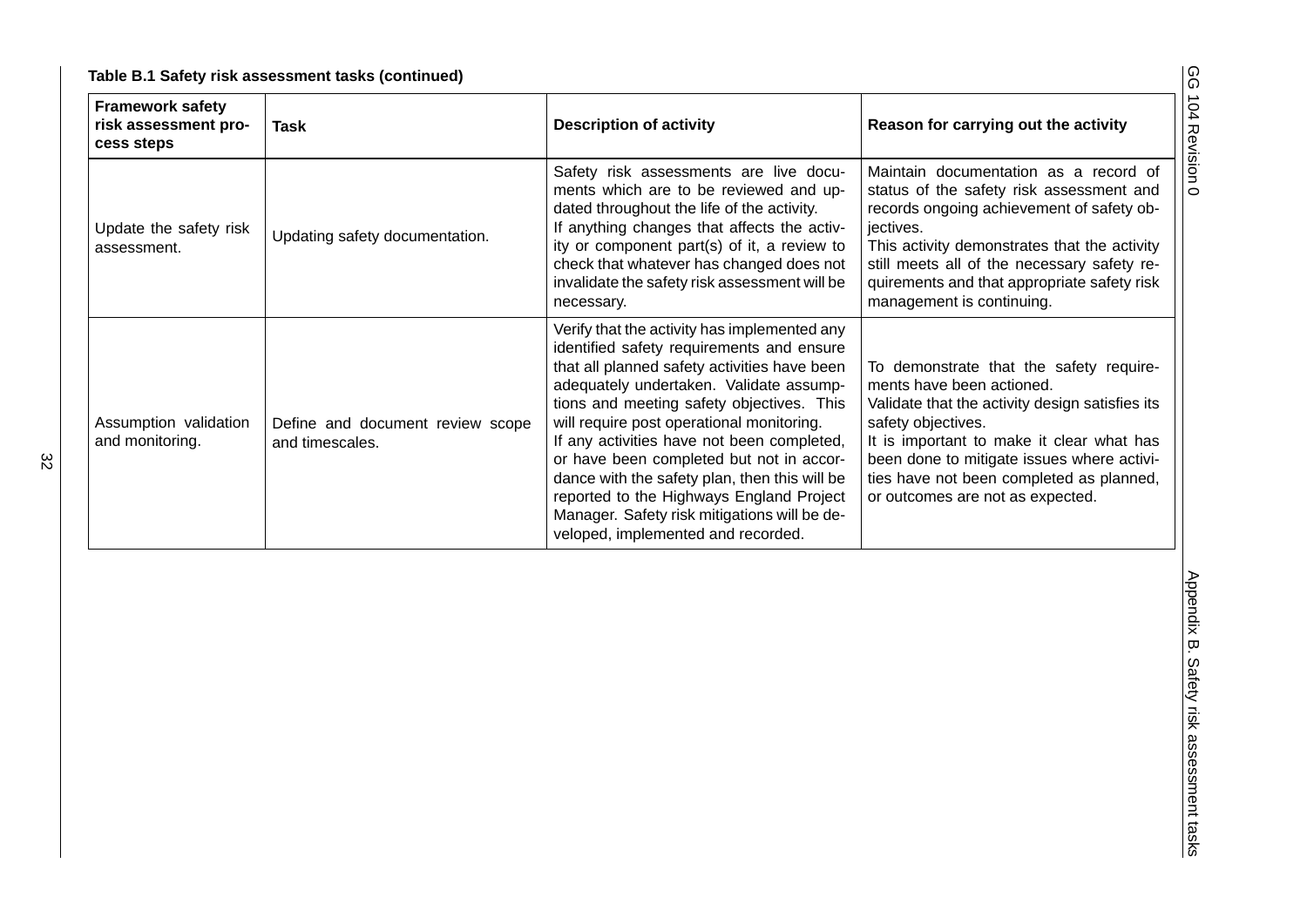## <span id="page-33-0"></span>**Appendix C. Safety risk governance**

## <span id="page-33-1"></span>**C1 Ownership, approval and acceptance arrangements**

Throughout the life cycle of an activity, ownership and accountabilities in relation to the safety risk assessment process should be clearly identified and documented, in accordance with the governance procedures for the business area in which the activity is undertaken.

Ownership can transfer during the whole life cycle of an activity. When this occurs, responsibility for continuing to apply the appropriate approach to the safety risk assessment process also transfers to the new owner.

Safety risk assessment process outputs and decisions for type B and C activities require consultation before acceptance and approval can take place. This is required to gain a whole life understanding of how the activity affects Highways England and to gain agreement from across Highways England that it can be implemented safely. This will be activity specific consideration.

- 1) All activities define the roles that are consulted to support the acceptance and approval process.
- 2) Acceptance and approval is undertaken by competent persons.
- 3) Acceptance and approval is recorded, in accordance with the governance procedures for the business area in which the activity is undertaken.
- 4) The acceptance and approval process applies to any changes introduced to the activity and the safety documentation after implementation and is recorded, in accordance with the governance procedures for the business area in which the activity is undertaken.

#### Type A activities

The activity type categorisation and the safety risk assessment process is reviewed and agreed by the activity manager. The activity manager's agreement is documented in accordance with the governance procedures for the business area in which the activity is undertaken.

#### Type B activities

The activity type categorisation and the safety risk assessment process are referred to a safety control review group (SCRG).

#### Type C activities

The activity type categorisation and the safety risk assessment process are referred to the National Safety Control Review Group (NSCRG).

## <span id="page-33-2"></span>**C1.1 SCRG**

An SCRG is formed by the activity manager of any activity categorised as type B or C. The SCRG is formed of representatives of those business areas who are involved in undertaking, or affected by the activity at any stage in the development, implementation and adoption of the activity.

An SCRG is formed for the purpose of consultation on and reviewing, and endorsing of the activity categorisation.

For activities with a categorisation endorsed as type B the SCRG is consulted on, reviews and endorses the safety risk assessment process. The SCRG agrees the outputs of the safety risk assessment process and any decisions made within it.

For activities with a categorisation endorsed as a type C, the SCRG will review the categorisation and submit it to the NSCRG to endorse. If the NSCRG agrees the type C categorisation, the SCRG will undertake the same role for consultation, review and agreement of safety risk assessment process outputs and decisions made within it but it will submit all of these to the NSCRG for their approval.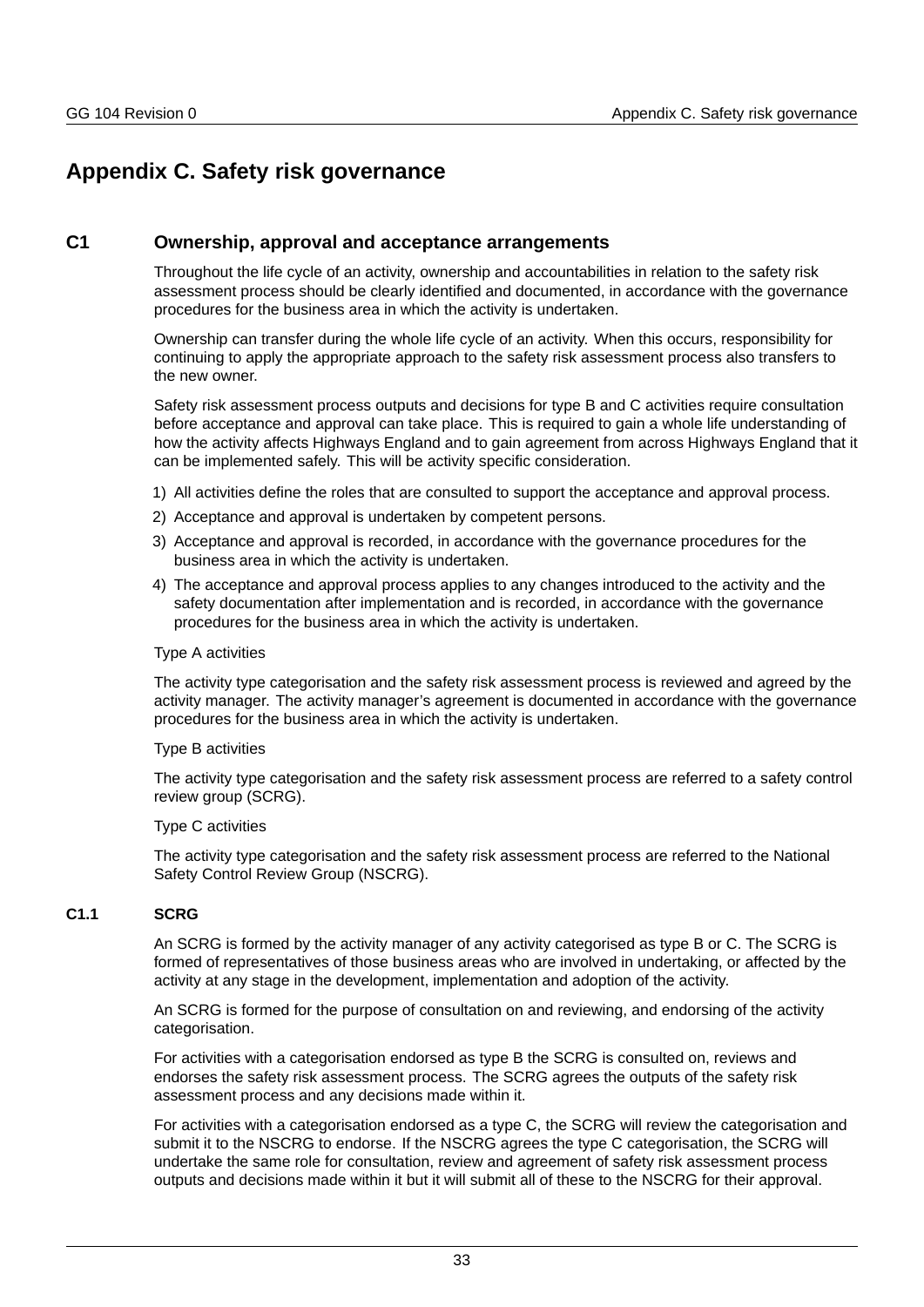## **C1.2 NSCRG**

NSCRG is a standing committee with membership as defined in the NSCRG and PSCRG Remit for Organisation and Governance document [Ref 2.I]. The key objectives of the NSCRG are to:

- 1) Ensure alignment of safety objectives with Highways England objectives and targets;
- 2) Act as a specialist advisory group providing support to the Chief Highway Engineer;
- 3) Review and advise on complex, unique or contentious safety issues arising on activities;
- 4) Review and advise on safety issues that have a National impact or have not arisen before; and
- 5) Ensure consistency of approach to managing safety across activities.

The NSCRG will make a determination of the acceptability of any proposed solutions on type C referrals made by SCRGs and either:

- 1) Endorse the proposed activity;
- 2) Refer back to the project team for further consideration; or
- 3) Escalate the activity to the Chief Highways Engineer should the NSCRG feel that the issue has implications beyond its authority.

#### **C1.3 Approvals**

Type A activities require no more than a business as usual approach, consequently type A approvals will not require any additional effort beyond those required by the governance process of the business area.

Type B activities

The SCRG decides whether or not to approve safety risk assessment outputs and decisions or will comment on the safety implications. This will be documented in the minutes of the SCRG.

The SCRG will have the authority of the senior managers who ultimately sign off the safety risk assessment process outputs.

#### Type C activities

The NSCRG decides whether or not to approve safety risk assessment outputs and decisions or will comment on the safety implications. This will be documented in the minutes of the NSCRG.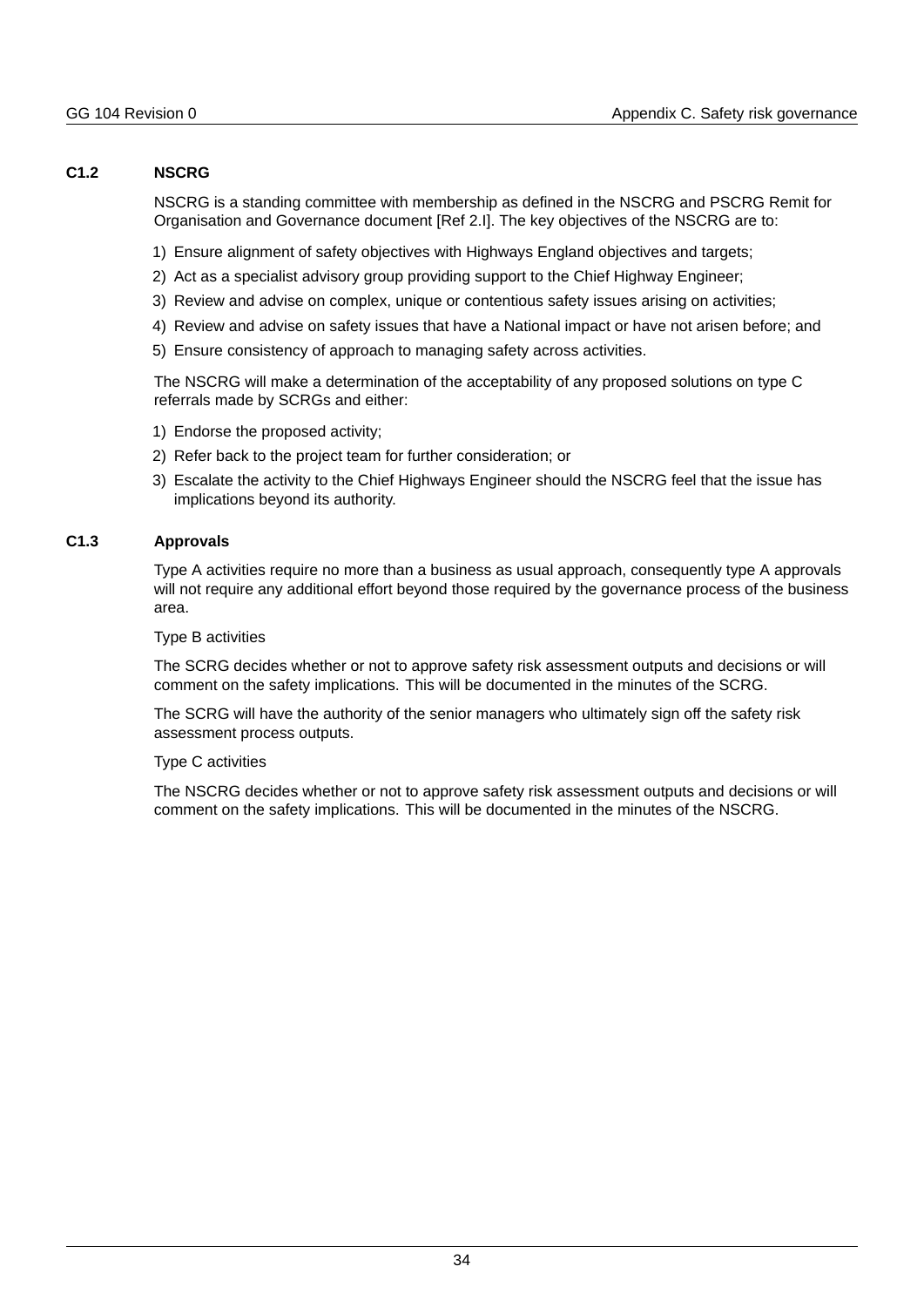## **Appendix D. Example risk matrix**

Table D.1 gives values for likelihood and severity of outcomes that may be assigned to qualitative data for the purposes of assessment.

Table D.2 provides an example method of recording hazard identification and analysis of safety risk, risk values and safety risk mitigations. The values for L, S and R may be taken from Table D.1.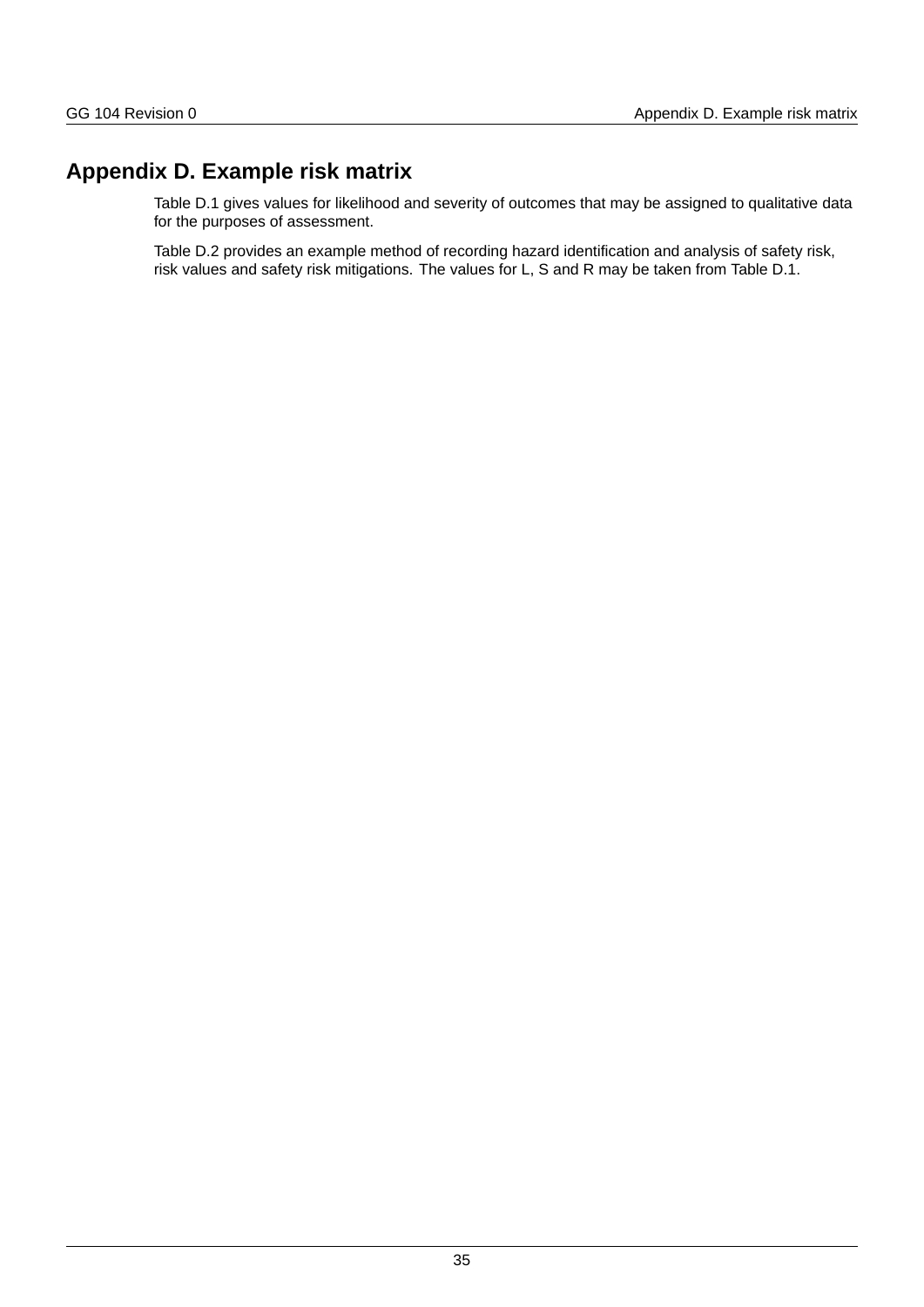|                       |                                                               | Severity (S)                                     |                                                                           |                                                                                                                            |                                                      |                                                                    |
|-----------------------|---------------------------------------------------------------|--------------------------------------------------|---------------------------------------------------------------------------|----------------------------------------------------------------------------------------------------------------------------|------------------------------------------------------|--------------------------------------------------------------------|
| value (R)             | Likelihood (L) x Severity (S) = Risk                          | Minor harm;<br>Minor damage or<br>loss no injury | Moderate harm;<br>Slight injury or<br>illness, moderate<br>damage or loss | Serious harm;<br>Serious injury or ill-<br>ness, substantial<br>damage or loss                                             | Major harm;<br>Fatal injury, major<br>damage or loss | Extreme harm;<br>Multiple fatalities,<br>extreme loss<br>or damage |
|                       | Very unlikely;<br>Highly<br>improbable,<br>not known to occur | $\mathbf{1}$                                     | $\overline{2}$                                                            | 3                                                                                                                          | $\overline{4}$                                       | 5                                                                  |
|                       | Unlikely; Less than 1<br>per 10 years                         | $\overline{2}$                                   | $\overline{\mathbf{4}}$                                                   | 6                                                                                                                          | 8                                                    | 10                                                                 |
| Likelihood<br>(L)     | May happen; Once<br>every 5-10 years                          | 3                                                | $\,6$                                                                     | 9                                                                                                                          | 12                                                   | 15                                                                 |
|                       | Likely; Once every 1-<br>4 years                              | 4                                                | 8                                                                         | 12                                                                                                                         | 16                                                   | 20                                                                 |
|                       | Almost certain; Once<br>a year or more                        | 5                                                | $10\,$                                                                    | 15                                                                                                                         | 20                                                   | 25                                                                 |
|                       |                                                               |                                                  |                                                                           |                                                                                                                            |                                                      |                                                                    |
| <b>Risk Value (R)</b> |                                                               | <b>Required action</b>                           |                                                                           |                                                                                                                            |                                                      |                                                                    |
| Low $(1-9)$           |                                                               |                                                  |                                                                           | Ensure assumed control measures are maintained and reviewed as necessary.                                                  |                                                      |                                                                    |
| Medium (10-19)        |                                                               | for the population concerned.                    |                                                                           | Additional control measures needed to reduce risk rating to a level which is equivalent to a test of "reasonably required" |                                                      |                                                                    |
| High (20-25)          |                                                               |                                                  |                                                                           | Activity not permitted. Hazard to be avoided or risk to be reduced to tolerable.                                           |                                                      |                                                                    |
|                       |                                                               |                                                  |                                                                           |                                                                                                                            |                                                      |                                                                    |

| <b>Risk Value (R)</b> | <b>Required action</b>                                                                                                                                      |  |  |  |  |  |  |
|-----------------------|-------------------------------------------------------------------------------------------------------------------------------------------------------------|--|--|--|--|--|--|
| Low $(1-9)$           | Ensure assumed control measures are maintained and reviewed as necessary.                                                                                   |  |  |  |  |  |  |
| Medium (10-19)        | Additional control measures needed to reduce risk rating to a level which is equivalent to a test of "reasonably required"<br>for the population concerned. |  |  |  |  |  |  |
| High (20-25)          | Activity not permitted. Hazard to be avoided or risk to be reduced to tolerable.                                                                            |  |  |  |  |  |  |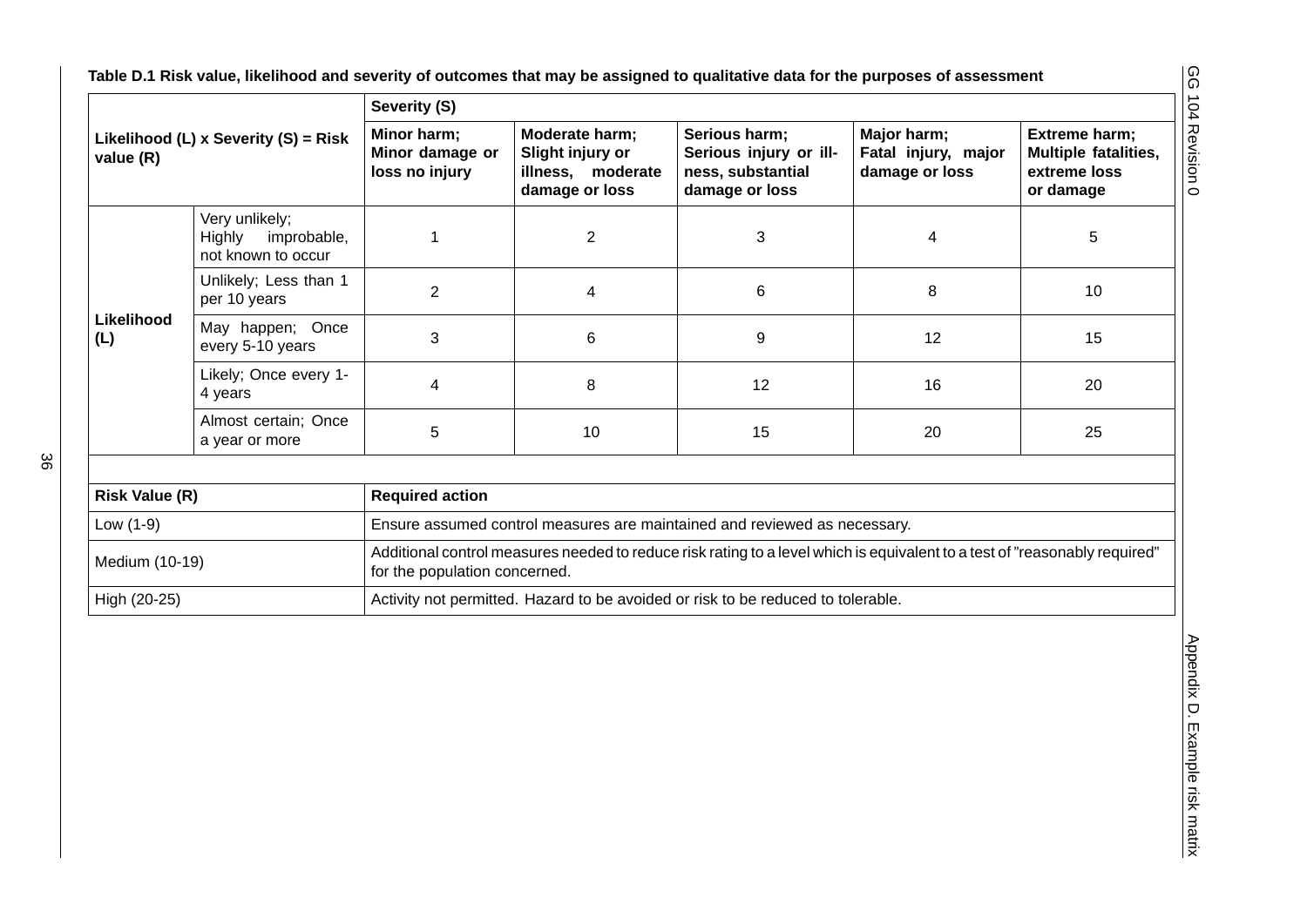| <b>Activity/ Decision</b><br><b>Decision Maker/ Assessor</b> |                                 |              |           |                           |                                  |              |              |           | Date                                   |
|--------------------------------------------------------------|---------------------------------|--------------|-----------|---------------------------|----------------------------------|--------------|--------------|-----------|----------------------------------------|
|                                                              |                                 |              |           |                           |                                  |              |              |           | <b>Contact Details</b>                 |
| Ref                                                          | <b>Hazard/ Risk Description</b> | $\mathsf{L}$ | ${\sf s}$ | $\boldsymbol{\mathsf{R}}$ | <b>Response/ Control Measure</b> | $\mathsf{L}$ | $\mathbf{s}$ | ${\sf R}$ | <b>Details/assumptions/ monitoring</b> |
| $\mathbf 1$                                                  |                                 |              |           |                           |                                  |              |              |           |                                        |
| $\overline{c}$                                               |                                 |              |           |                           |                                  |              |              |           |                                        |
| $\ensuremath{\mathsf{3}}$                                    |                                 |              |           |                           |                                  |              |              |           |                                        |
| $\overline{4}$                                               |                                 |              |           |                           |                                  |              |              |           |                                        |
| 5                                                            |                                 |              |           |                           |                                  |              |              |           |                                        |
| $\,6\,$                                                      |                                 |              |           |                           |                                  |              |              |           |                                        |
|                                                              |                                 |              |           |                           |                                  |              |              |           |                                        |
|                                                              |                                 |              |           |                           |                                  |              |              |           |                                        |